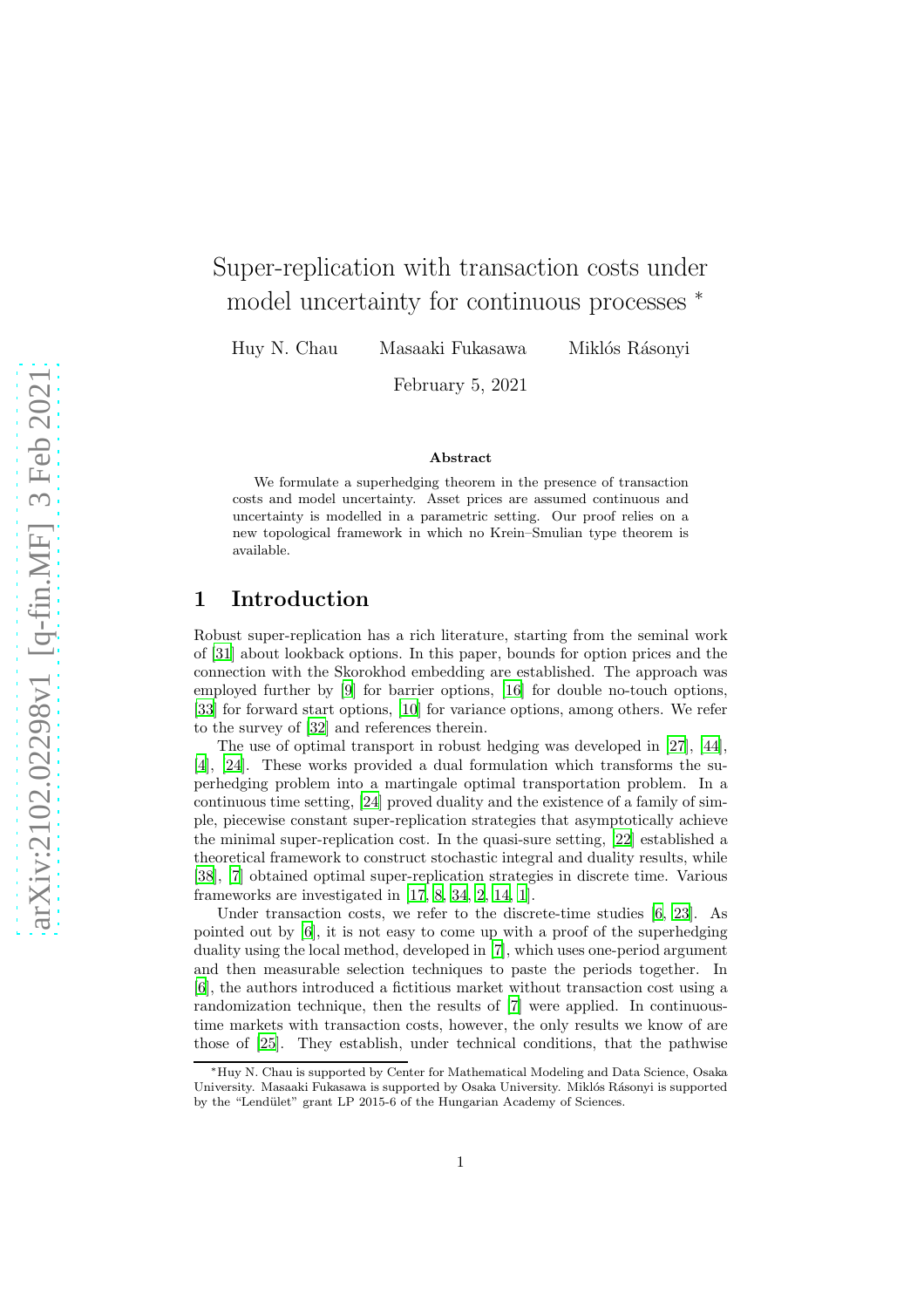superhedging price is the same as the superhedging price for a continuous price process satisfying the conditional full support property.

The study [\[3](#page-15-6)] is close in spirit to our paper hence a brief comparison is in place. In [\[3\]](#page-15-6) arbitrage in the quasi-sure sense was analysed in *frictionless* markets with continuous price processes, using the "no arbitrage of the first kind" assumption  $NA_1(\mathcal{P})$ , where  $\mathcal P$  denotes the set of possible prior probabilities. A superhedging theorem is provided under this hypothesis. A crucial step in their arguments shows that  $NA_1(\mathcal{P})$  is equivalent to having  $NA_1(P)$  for all individual  $P \in \mathcal{P}$ . In the present paper, somewhat analogously, we assume a "no free lunch" with vanishing risk" condition (stronger than no arbitrage of the first kind) for each individual model and deduce the superhedging theorem (with transaction costs) under this assumption. Note that we operate with "martingale" price systems while [\[3\]](#page-15-6) uses "supermartingale deflators".

In the present article we prove a fairly general superhedging theorem. We take a parametrization approach, different from the pathwise or quasi-sure settings, first used in [\[13\]](#page-16-9), [\[40\]](#page-17-6), see also [\[12\]](#page-16-10). As far as we know, the present paper is the first to apply to a wide range of continuous-time markets under transaction costs and model uncertainty. We now list the main features of the present paper.

First, we use the new topological framework of [\[12](#page-16-10)] for studying hedging under model uncertainty, this time in a continuous-time setting. The working space is the product topological vector space  $\mathbf{L}^{\infty} = \prod_{\theta \in \Theta} (L^{\infty}, w^*)$  where we denote the product topology by  $w^*$ . Here  $\Theta$  is the set of parameters describing uncertainty and  $w^*$  is the weak star topology on  $L^{\infty}$ , the space of a.s. equivalence classes of bounded random variables. Unlike the local method of [\[7\]](#page-15-1), this approach offers a global method, which is suitable for handling transaction costs in continuous time,

Second, for the separation arguments to work, we need the w<sup>∗</sup>-closedness of the set of hedgeable payoffs C in the product space  $\mathbf{L}^{\infty}$ . This is typically shown relying on the Krein–Smulian theorem. Usual versions of that result are stated for Fréchet spaces, see for example [\[41](#page-17-7)]. Our product space  $L^{\infty}$ has the predual  $\bigoplus_{\theta \in \Theta} L^1$ , which is, in general, *not* Fréchet, as  $\Theta$  is typically uncountable. Therefore we are not able to apply the Krein–Smulian theorem directly. To remedy this, we prove a convex compactness property for the set of strategies in a suitable topology. Such a property fails in frictionless markets, it is a particularity of markets with transaction costs. Next we apply Krein– Smulian for finite direct sums of Fréchet spaces and the  $\mathbf{w}^*{\text{-}}{\text{closedness}}$  of  $\mathbf C$  will be ensured by convex compactness.

Third, we apply the Hahn-Banach theorem in  $\mathbf{L}^{\infty}$  to obtain what will be called consistent price systems in the robust sense. These systems are, in fact, infinite dimensional vectors with finitely many nonzero components such that discounting price processes by them has the same effect as the usual consistent price systems.

The paper is organized as follows. In Section [2](#page-2-0) we introduce the market model; consistent price systems in the robust sense; and the main result. Proofs are given in Section [3.](#page-5-0) Section [4](#page-11-0) recalls important facts about topological vector spaces and establishes the necessary results about convex compactness. Extensions of our results to the multi-asset, conic framework of [\[36\]](#page-17-8) seem straightforward but they would involve technical complications so we are staying in a one-asset framework for now.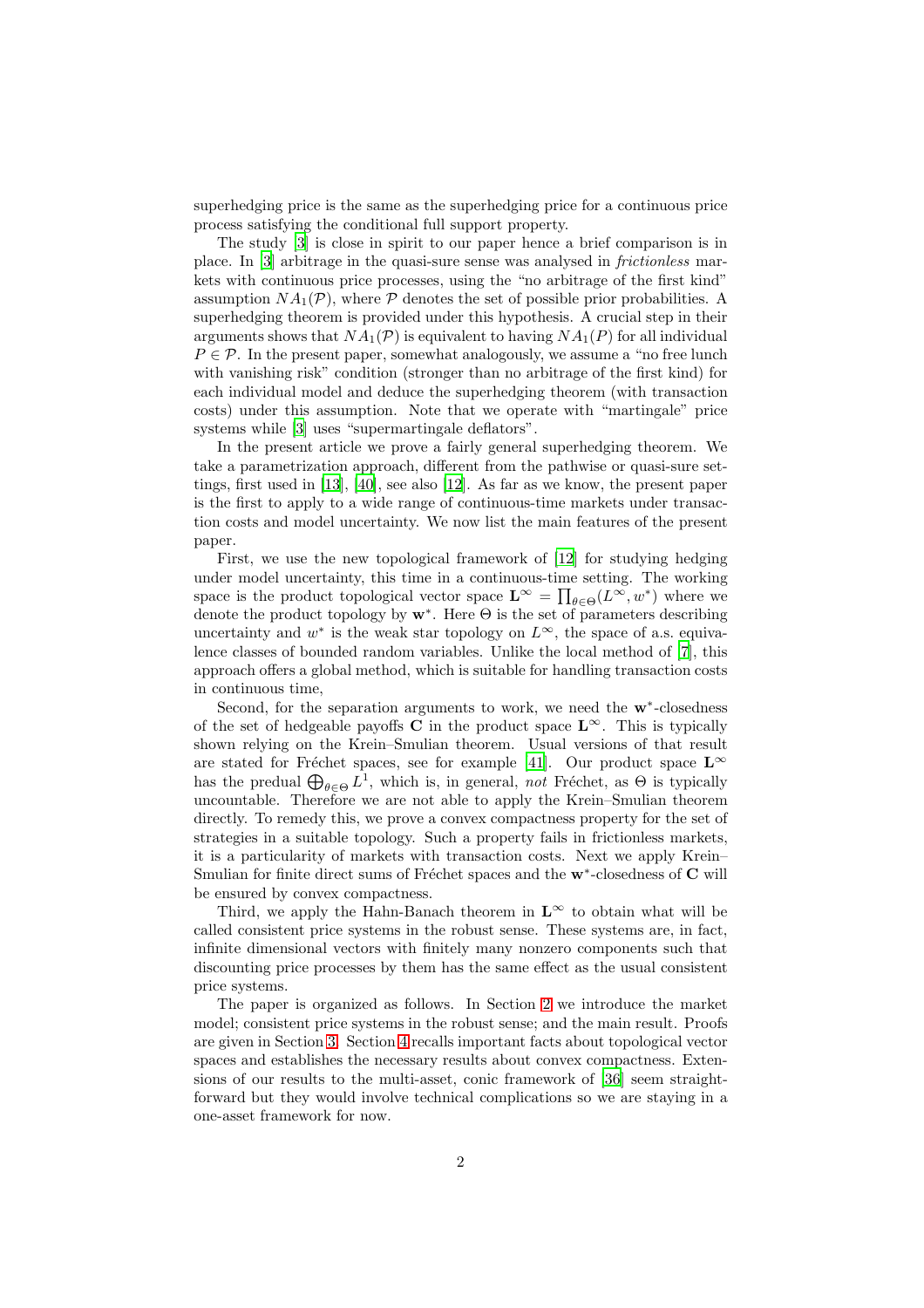It seems less obvious to include stock prices with jumps where trading strategies are not necessarily right continuous, see [\[29\]](#page-17-9). This would necessitate finding a topological space in which the set of nice trading strategies is convexly compact. It would also be interesting to see if the present framework can be adapted to continuous-time frictionless markets, see [\[12](#page-16-10)] about what happens in the discrete-time case.

*Notations*. Let *I* be some index set and  $X_i$ ,  $i \in I$  be sets. In the product space  $\mathbf{X} = \prod_{i \in I} X_i$ , a vector  $(f^i)_{i \in I}$  will be denoted by **f**. If there are an orderings  $\geq_i$  given on each  $X_i$  then we write  $f \geq g$  if  $f^i \geq_i g^i$  for all  $i \in I$ . If  $1 \in X_i$  for all  $i$  then  $\bf 1$  denotes the vector with all coordinates equal to  $1$  and  $\bf 1^i$ denotes the vector with coordinate i equal to 1 and the other coordinates zero. Similarly, when  $0 \in X_i$ , **0** denotes the vector all of whose coordinates equal 0. The vector space of (equivalence classes of) random variables on  $(\Omega, \mathcal{F}, P)$  is denoted by  $L^0(\mathcal{F}, P)$ . As usual,  $L^p(\mathcal{F}, P), p \in [1, \infty]$  is the space of p-integrable (resp. bounded) random variables equipped with the standard  $\|\cdot\|_p$  norm.

## <span id="page-2-0"></span>2 The model

Let  $T > 0$  be the time horizon, let  $(\Omega, \mathcal{F}, (\mathcal{F}_t)_{t \in [0,T]}, P)$  be a filtered probability space, where the filtration is assumed to be right-continuous and  $\mathcal{F}_0$  coincides with the P-completion of the trivial sigma-algebra. For simplicity, we also assume  $\mathcal{F} = \mathcal{F}_T$ . Consider a financial market model with one risky asset and one risk-free asset (cash) whose price is assumed to be constant one.

Let  $\Theta$  be a (non-empty) set, which is interpreted as the parametrization of uncertainty. It is *not* required that  $\Theta$  is a convex subset of a vector space. Consider a family  $(S_t^{\theta})_{t\in[0,T]}, \theta \in \Theta$  of adapted, positive processes with continuous trajectories which represent the possible evolutions of the price of the risky asset in consideration.

The risky asset is traded under proportional transaction cost  $\lambda \in (0,1)$ , where the possible ask prices and bid prices are  $(1+\lambda)S_t^{\theta}$ ,  $(1-\lambda)S_t^{\theta}$ , respectively.

Let  $H_t^{\uparrow}$ ,  $H_t^{\downarrow}$ ,  $t \in [0, T]$  be predictable processes with non-decreasing leftcontinuous trajectories.  $H_t^{\uparrow}$  denotes the cumulative amount of transfers from the riskless asset to the risky one up to time t and  $H_t^{\downarrow}$  represents the cumulative transfers in the opposite direction. The set of all such  $(H^{\uparrow}, H^{\downarrow})$  is denoted by **V**. A useful metric structure can be defined on  $V$ , see Subsection [4.3,](#page-14-0) which will be key for later developments.

The portfolio position in the risky asset at time  $t$  equals

$$
\phi_t := H_0 + H_t^{\uparrow} - H_t^{\downarrow}, \ t \in [0, T].
$$

Here  $H_0$  is a ( $\mathcal{F}_0$ -measurable, hence deterministic) initial transfer. We also assume that  $\phi_{0-} := 0$ .

For any real number  $x \in \mathbb{R}$ , we denote  $x^+ := \max\{0, x\}$ ,  $x^- := \max\{0, -x\}$ . For a pair of initial capital and initial transfer  $(z, H_0) \in \mathbb{R}^2$  and a strategy  $H \in \mathbf{V}$ , the corresponding liquidation value for parameter  $\theta \in \theta$  at time  $t \in [0, T]$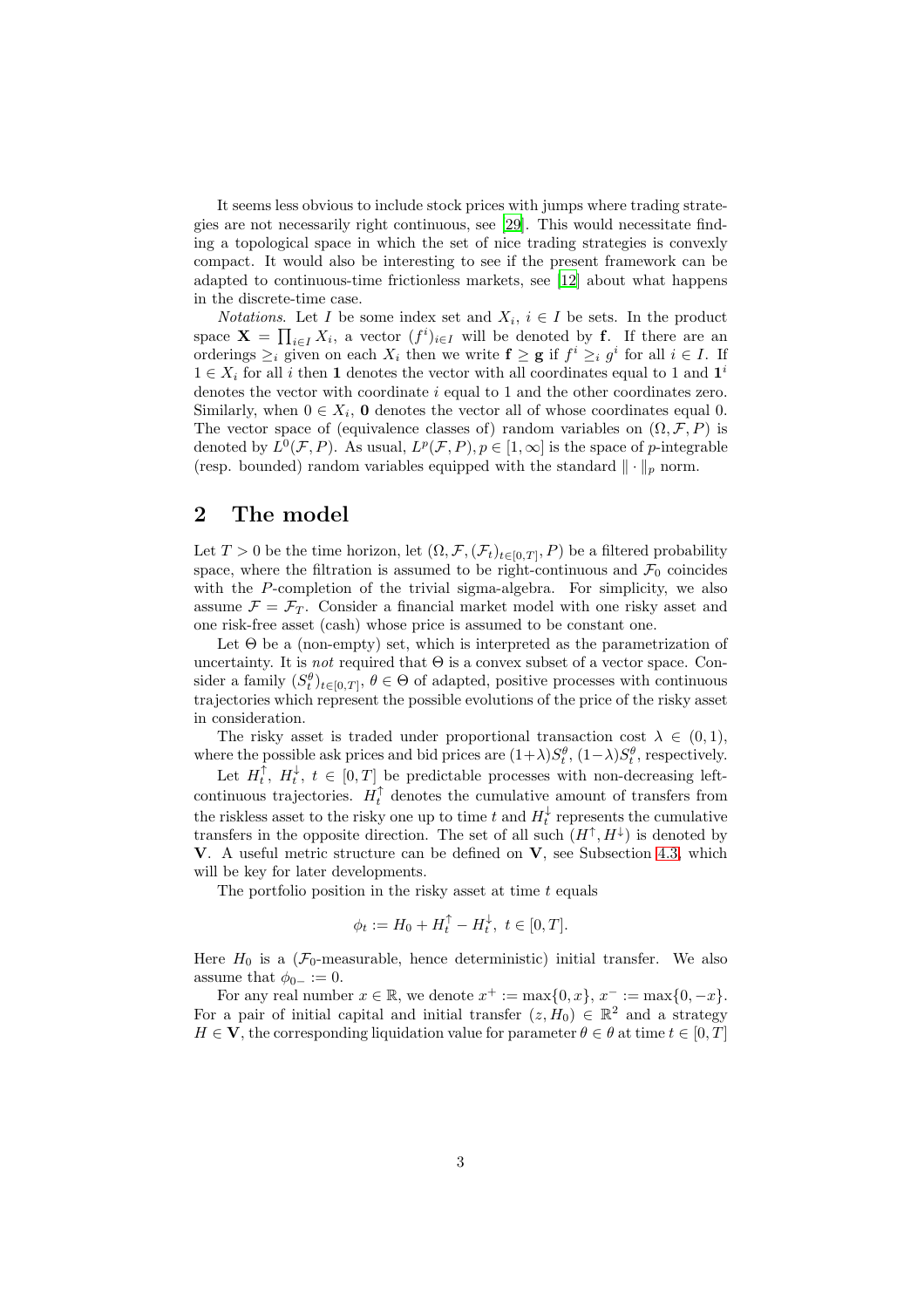is defined by

$$
W_t^z(S^{\theta}, H, \lambda) := z - H_0^+ S_0^{\theta} (1 + \lambda) + H_0^- S_0^{\theta} (1 - \lambda) - \int_0^t (1 + \lambda) S_u^{\theta} dH_u^{\dagger} + \int_0^t (1 - \lambda) S_u^{\theta} dH_u^{\downarrow} + \phi_t^+ (1 - \lambda) S_t^{\theta} - \phi_t^- (1 + \lambda) S_t^{\theta}.
$$
 (1)

<span id="page-3-0"></span>**Definition 2.1.** *A finite variation process*  $(H_0, H) \in \mathbb{R} \times V$  *is called an xadmissible strategy for the model* θ *if*

$$
W_t^0(S^{\theta}, H, \lambda) \ge -x, \text{ a.s. for all } t \in [0, T].
$$
 (2)

*Denote by*  $\mathcal{A}_{x}^{\theta}(\lambda)$  *the set of x-admissible strategies for the model*  $\theta$ *, set*  $\mathcal{A}^{\theta}(\lambda)$  =  $\bigcup_{x>0} \mathcal{A}_x^{\theta}(\lambda)$ . The set of admissible strategies for the robust model is defined by  $\mathcal{A}(\lambda) := \bigcap_{\theta \in \Theta} A^{\theta}(\lambda).$ 

Consider the product spaces  $\mathbf{L}_t^0 = \prod_{\theta \in \Theta} L^0(\mathcal{F}_t, P), \mathbf{L}_t^{\infty} = \prod_{\theta \in \Theta} L^{\infty}(\mathcal{F}_t, P)$ with the corresponding product topologies. Other product spaces are defined similarly. For notational convenience, we use bold notations for vectors in these product spaces. For  $t \in [0, T]$ , we denote by  $\mathbf{S}_t := (S_t^{\theta})_{\theta \in \Theta}$  a vector in  $\mathbf{L}_t^0$ . For  $H \in \mathcal{A}(\lambda)$ , we denote by

$$
\mathbf{W}_t^0(H) = (W_t^0(\theta, H, \lambda))_{\theta \in \Theta}
$$

the vector consists of attainable payoffs from the strategy  $H$  under model uncertainty. Set  $\mathbf{L}^0 := \mathbf{L}_T^0$ ,  $\mathbf{L}^{\infty} := \mathbf{L}_T^{\infty}$ .  $\mathbf{L}_+^0$  is the non-negative orthant of  $\mathbf{L}^0$ . Define

$$
\mathbf{K}_0 = \left\{ \mathbf{W}_T^0(H) : H \in \mathcal{A}(\lambda) \right\}, \qquad \mathbf{C} = (\mathbf{K}_0 - \mathbf{L}_+^0) \cap \mathbf{L}^\infty.
$$

For each  $\theta \in \Theta$ , the classical no free lunch with vanishing risk condition for  $S^{\theta}$ , denoted by  $NFLVR(\lambda, \theta)$ , is recalled from [\[29\]](#page-17-9).

**Definition 2.2.** *The price process*  $S^{\theta}$  *together with the transaction cost*  $\lambda$  *satisfy the*  $NFLVR(\lambda, \theta)$  *condition if for any sequence*  $H_n, n \in \mathbb{N}$  *such that*  $H_n \in \mathcal{A}_{1/n}^{\theta}$ *, and*  $W_T^0(\theta, H_n, \lambda)$  *converges a.s. to some limit*  $W \in [0, \infty]$  *a.s. then*  $W = 0$ , *a.s.* 

The following conditions will be imposed throughout the paper:

- **Assumption 2.3.** *(i)* There is a sequence of stopping times  $T_n, n \in \mathbb{N}$  in*creasing almost surely to infinity such that*  $\sup_{\theta \in \Theta} \sup_{t \in [0,T]} S_{t \wedge T_n}^{\theta} \leq K_n$ *a.s. for some constants*  $K_n$ ,  $n \in \mathbb{N}$ .
- (*ii*) For all  $\theta \in \Theta$ , the stock price  $S^{\theta}$  satisfies  $NFLVR(\lambda, \theta)$  for all  $0 < \lambda < 1$ .

Condition  $(i)$  is technical, requiring uniform boundedness of the prices up to a sequence of stopping times. Condition  $(ii)$  assumes that none of the possible price processes admits (model-dependent) arbitrage. It holds obviously that  $\mathbf{C} \cap \mathbf{L}^{\infty}_{+} = \{ \mathbf{0} \}.$ 

Remark 2.4. To develop an intuition about the current, parametric framework of uncertainty we sketch a rather general example. Let  $Y$  be some stochastic process with values in  $\mathbb{R}^m$  for some m which generates the filtration. We imagine that Y describes economics factors (dividend yields, interest rates, unemployment rates, statements of firms) which are known (at least we have a reliable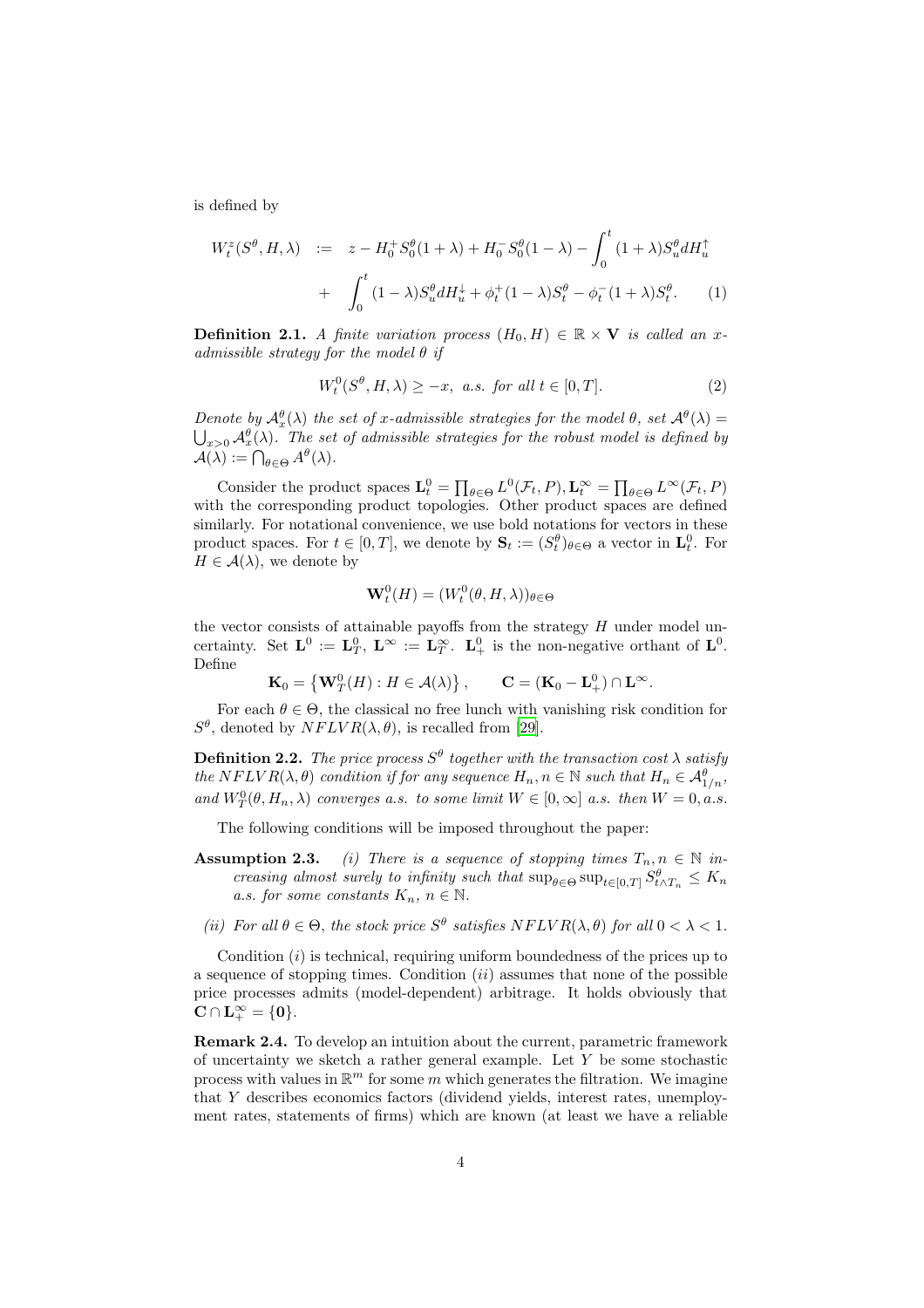statistical model for them). The asset price  $S$  is assumed to be a nonlinear functional of these factors, that is,  $S_t^{\theta} = F(\theta, Y_t), \theta \in \Theta$  for some parameter set  $Θ$  and a function  $F:Θ \times \mathbb{R}^m \to \mathbb{R}_+$ . Here the parameter  $θ$  is *unknown*. Note that if  $Y$  is locally bounded and  $F$  is regular enough then a localizing sequence  $T_n$  for Y satisfies (i) in Assumption 2.3.

**Example 2.5.** Let the filtration be generated by a Brownian motion  $W_t$ . Consider the possible price processes

$$
S_t^{\theta} = F\left(\int_0^t \mu^{\theta}(s) ds + \int_0^t K^{\theta}(t, s) dW_s\right), \ t \in [0, T]
$$

where  $\theta$  runs in an index set  $\Theta$ ,  $K^{\theta}(t, s)$  are kernels of a suitable regularity,  $\mu^{\theta}$ are suitable processes and  $F : \mathbb{R} \to (0, \infty)$  is a function (e.g. exponential). This is a family of models which possibly fail the semimartingale property but satisfy  $NFLVR(\lambda, \theta)$  for every  $0 < \lambda < 1$  under mild conditions, see e.g. [\[30](#page-17-10)], [\[26\]](#page-17-11).

Definition 2.6. *A consistent price system in the robust sense for* S *is a pair* (Z, M) *where*

- $(i)$   $0 \leq \mathbf{Z}_T \in \bigoplus_{\theta \in \Theta} L^1$ , and  $E[Z_T^{\overline{\theta}}1_A] > 0$  for some  $\overline{\theta}$  and for some  $A \in \mathcal{F}$ .
- *(ii)* M *is a local martingale such that*

<span id="page-4-0"></span>
$$
\sum_{\theta \in \Theta} (1 - \lambda) Z_t^{\theta} S_t^{\theta} \le M_t \le \sum_{\theta \in \Theta} (1 + \lambda) Z_t^{\theta} S_t^{\theta}, a.s., \tag{3}
$$

where  $Z_t^{\theta} := E[Z_T^{\theta} | \mathcal{F}_t], t \in [0, T]$  for all  $\theta \in \Theta$ .

*The set of such objects is denoted by*  $C(\bar{\theta}, \lambda, A)$ *. Let* 

$$
\mathcal{Z}(\lambda):=\bigcup_{A\in\mathcal{F},\bar{\theta}\in\Theta}\mathcal{C}(\bar{\theta},\lambda,A).
$$

Note that  $\mathcal{C}(\bar{\theta}, \lambda, A)$  is empty when  $P(A) = 0$  so we could have restricted the above definition to sets A with  $P(A) > 0$ . The quantity  $\mathbb{Z}_T$  may be interpreted as a local martingale density. In the setting without uncertainty, it is usually required that  $Z_T^{\tilde{\theta}} > 0$ , *a.s.* Here, our density  $Z_T^{\tilde{\theta}}$  has to be positive only on some A with  $P[A] > 0$ . The new densities might look strange at the first glance, however, they are comparable to "absolutely continuous local martingale measures", introduced in [\[20\]](#page-16-11), [\[21\]](#page-16-12). The main reason for using this notion is that, Θ being possibly uncountable, no exhaustion argument (as in the Kreps-Yan separation theorem) can be applied. It will become clear in the proof of Theorem [2.8](#page-5-1) that the new densities work better than the densities with  $Z_{T}^{\bar{\theta}} > 0$ , a.s..

When Θ is a singleton, it is possible to use the exhaustion argument and we may assume  $Z_T^{\bar{\theta}} > 0$ , *a.s.* so this definition reduces to the usual definition of consistent price systems, see [\[30](#page-17-10)], [\[29\]](#page-17-9).

**Remark 2.7.** Let  $D \subset \Theta$  be finite and let  $\mathbf{Z}_T^i = 0$  for all the coordinates  $i \notin D$ . If, for each  $\theta \in D$ ,

$$
(1 - \lambda)Z_t^{\theta} S_t^{\theta} \le M_t^{\theta} \le (1 + \lambda)Z_t^{\theta} S_t^{\theta}, a.s.
$$
\n(4)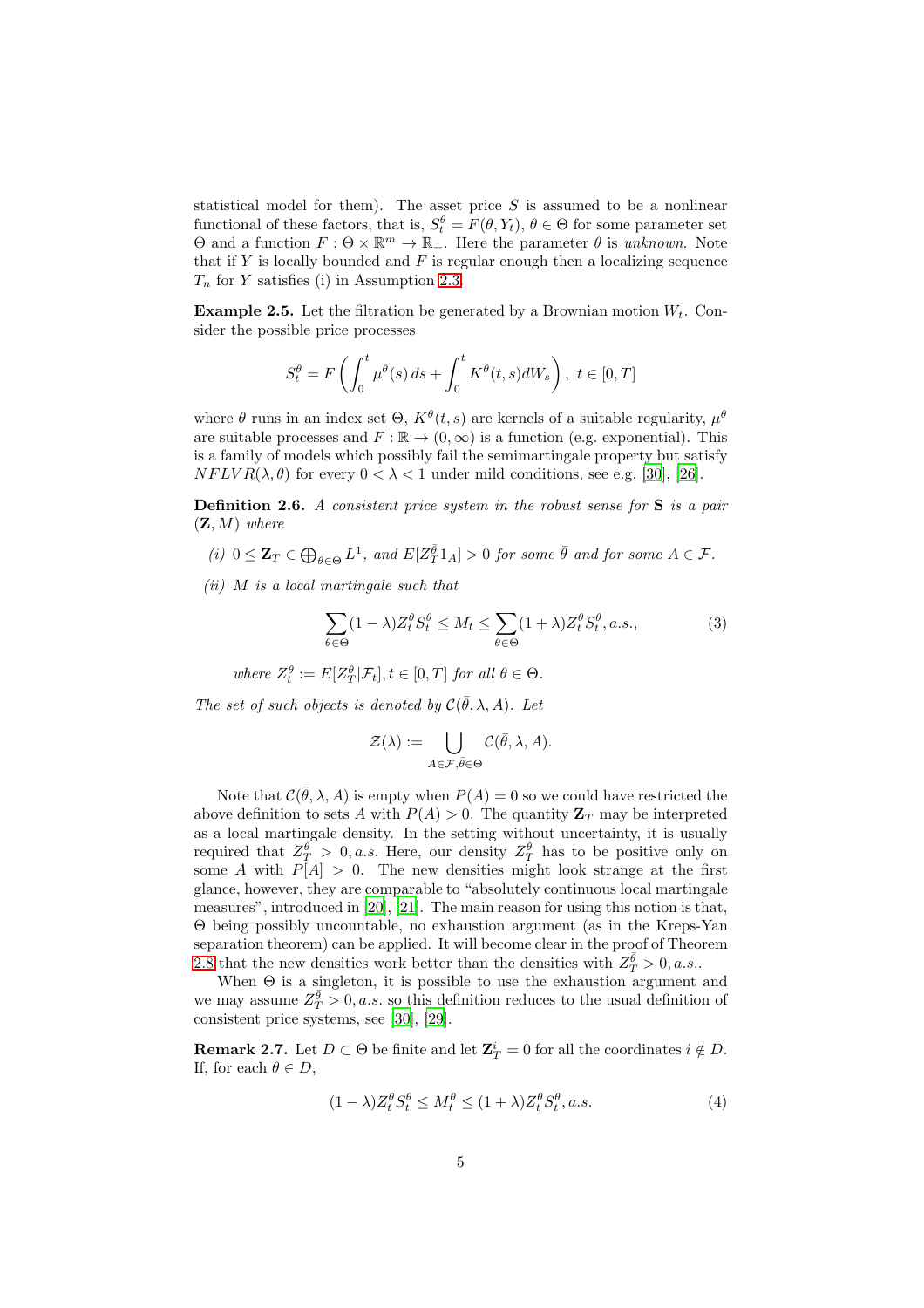for suitable martingales  $M^{\theta}$  (that is, the processes  $(Z^{\theta}, M^{\theta})$  determine consistent price systems for the individual models  $S^{\theta}$ ,  $\theta \in D$ ) then, defining  $M_t := \sum_{\theta \in D} M_t^{\theta}$  defines a martingale satisfying [\(3\)](#page-4-0). This shows how "usual" consistent price systems provide objects in  $\mathcal{C}(\bar{\theta}, \lambda, A)$ . The important point is that there are many *other* elements in  $\mathcal{C}(\bar{\theta}, \lambda, A)$ . This is explained in Subsection 3.5 of [\[12\]](#page-16-10) where frictionless toy examples are presented.

We state the main result of the paper.

<span id="page-5-1"></span>**Theorem 2.8.** Let Assumption 2.3 be in force. Let  $G = (G^{\theta})_{\theta \in \Theta} \in L^0$  be *bounded or let*  $\mathbf{G} \geq 0$ *. There exists*  $(z, H) \in \mathbb{R} \times \mathcal{A}(\lambda)$  *such that* 

$$
W_T^z(S^\theta, H, \lambda) \ge G^\theta, \ \theta \in \Theta
$$

*if and only if*

$$
z \geq \sup_{(\mathbf{Z},M)\in\mathcal{Z}(\lambda)} E\left[\sum_{\theta\in\Theta} Z_T^{\theta}G^{\theta}\right].
$$

The proof of Theorem [2.8](#page-5-1) is given in Section [3](#page-5-0) below.

## <span id="page-5-0"></span>3 Proof

## 3.1 The w<sup>∗</sup> -closedness of C

The following result is classical.

<span id="page-5-2"></span>**Lemma 3.1.** *For any*  $x > 0$ *, and any*  $\theta \in \Theta$ *, the set*  $\{||H||_T : H \in \mathcal{A}_x^{\theta}(\lambda)\}\$  *is bounded in probability.*

*Proof.* We can assume that  $x = 1$  and adopt the argument in [\[29](#page-17-9)]. By Assumption 2.3 (ii), for each  $\theta \in \Theta$ ,  $0 < \lambda < \lambda$ , the process  $S^{\theta}$  satisfies the classical condition  $NFLVR(\widehat{\lambda}, \theta)$ . Let us denote

$$
\overline{S}^{\theta} = (\lambda - \widehat{\lambda}) \inf_{t \in [0,T]} S^{\theta}_t > 0, a.s.
$$

Assume that there exist  $\alpha > 0$  and a sequence  $H^n \in \mathcal{A}_1^{\theta}(\lambda), n \in \mathbb{N}$  such that for every  $n \in \mathbb{N}$ ,

$$
P\left[\overline{S}^{\theta} \| H^n \|_{T} > n\right] \ge \alpha.
$$

By Definition [2.1,](#page-3-0) we have that

$$
1 + W_t^0(S^\theta, H^n, \widehat{\lambda})
$$
  
\n
$$
\geq W_t^0(S^\theta, H^n, \widehat{\lambda}) - W_t^0(S^\theta, H^n, \lambda)
$$
  
\n
$$
= \int_0^t \left( (1 + \lambda)S_u^\theta - (1 + \widehat{\lambda})S_u^\theta \right) dH_u^{n,\uparrow}
$$
  
\n
$$
+ \int_0^t \left( (1 - \widehat{\lambda})S_u^\theta - (1 - \lambda)S_u^\theta \right) dH_u^{n,\downarrow}
$$
  
\n
$$
+ (H_t^n)^+ \left( (1 - \widehat{\lambda})S^\theta - (1 - \lambda)S_u^\theta \right) + (H_t^n)^- \left( (1 + \lambda)S_t^\theta - (1 + \widehat{\lambda})S_t^\theta \right)
$$
  
\n
$$
\geq \overline{S}^\theta \|H^n\|_t.
$$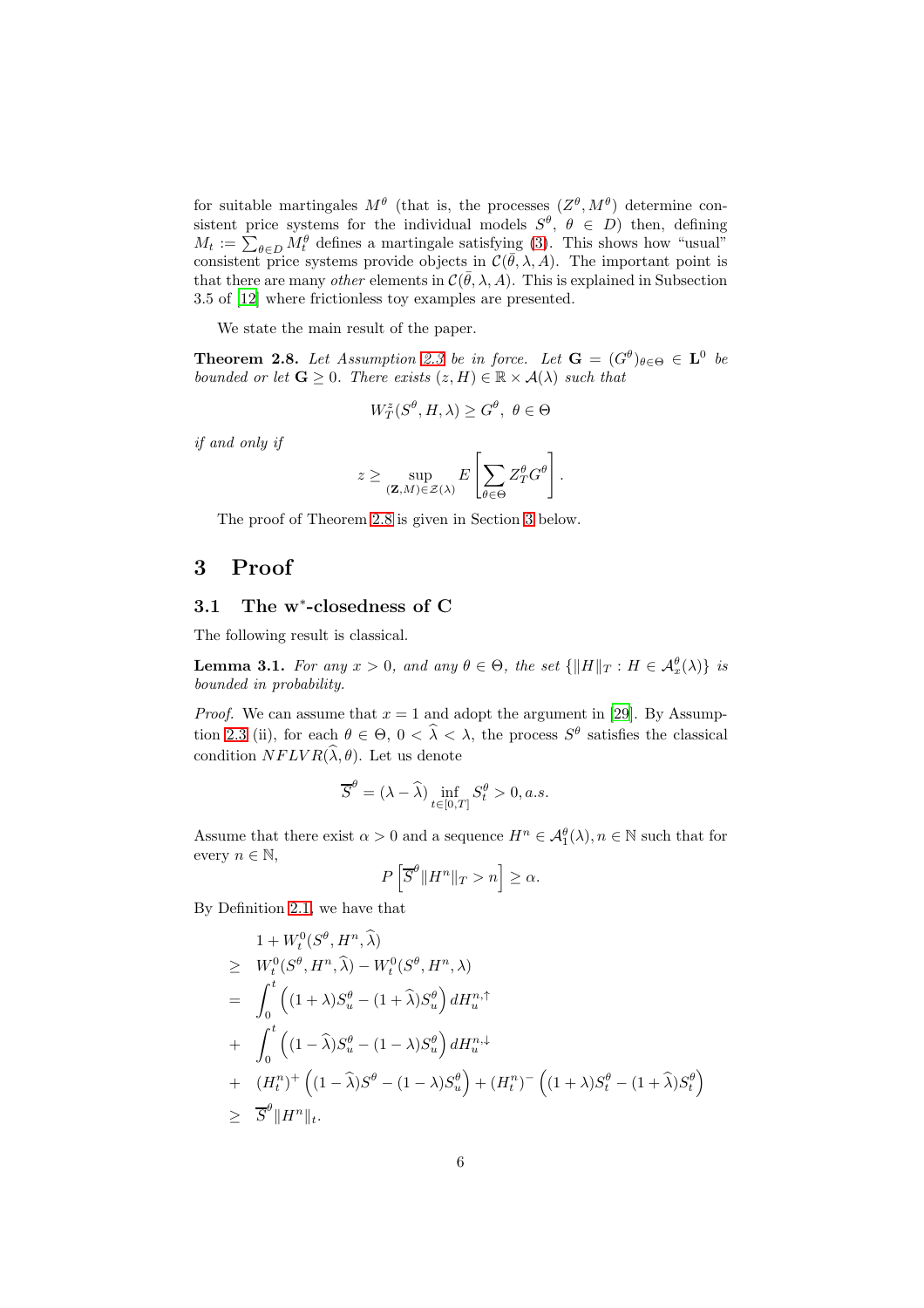It is clear that  $\tilde{H}^n = H^n/n \in \mathcal{A}_1^{\theta}(\lambda)$  and then

$$
1/n + W_T^0(S^{\theta}, \tilde{H}^n, \hat{\lambda}) \ge \overline{S}^{\theta} \|\tilde{H}^n\|_T, a.s.
$$
 (5)

and  $P\left[\overline{S}^{\theta} \|\tilde{H}^n\|_T > 1\right] \ge \alpha$  for all  $n \in \mathbb{N}$ . By Lemma 9.8.1 of [\[19](#page-16-13)], there exist convex combinations  $f^n \in \text{conv} \{ \overline{S}^\theta \|\tilde{H}^n \|_T, \overline{S}^\theta \|\tilde{H}^{n+1} \|_T, \ldots \}$  such that  $f^n \to$  $f, a.s.$  and

$$
P[f>0]>0.\tag{6}
$$

Using the same weights as in the construction of  $f^n$ , we obtain a sequence of strategies  $\widehat{H}^n$  such that

$$
1/n + W_T^0(S^{\theta}, \widehat{H}^n, \widehat{\lambda}) \ge f^n, a.s..
$$

Therefore, the random variable f is a  $FLVR(\hat{\lambda}, \theta)$  for  $S^{\theta}$ , which is a contradiction. П

**Remark 3.2.** If H is a convex combination of  $H^1, H^2$ , it may happen that there are overlapping regions where  $H_t^{\uparrow} H_t^{\downarrow} \neq 0$ , for example when  $H_t^{2,\uparrow} H_t^{1,\downarrow} \neq 0$ . However, we can always remove these redundant transactions from  $H$  and the obtained strategy generates a payoff which is at least as that from  $H$ . Without further notice, from now on we interpret  $H$  as the strategy after removing redundancy.

Let D be a non-empty finite subset of  $\Theta$ . We say that a sequence  $f_n, n \in \mathbb{N}$ in  $\prod_{\theta \in D} L^0$  Fatou-converges to **f** if for each  $\theta \in D$ ,  $f_n^{\theta}$  converges to  $f^{\theta}$  a.s. and  $f_n^{\theta} \geq -x^{\theta}, a.s.$  for some  $x^{\theta} > 0$ . Define

$$
\mathbf{C}(D)=\left\{(W_T^0(S^\theta,H,\lambda)-h^\theta)_{\theta\in D}:H\in\bigcap_{\theta\in D}\mathcal{A}^\theta(\lambda),h^\theta\in L^0_+,\theta\in D\right\}\bigcap\prod_{\theta\in D}L^\infty(\mathcal{F}_T,P).
$$

<span id="page-6-0"></span>**Proposition 3.3.** *The set*  $\mathbf{C}(D)$  *is Fatou-closed, that is*  $\mathbf{C}(D) \cap \prod_{\theta \in D} B_{x^{\theta}}^{\infty}$  *is closed in the product space*  $\prod_{\theta \in D} L^0(\mathcal{F}_T, P)$ *, for each*  $(x^{\theta})_{\theta \in D} \in \mathbb{R}_+^D$ *.* 

*Proof.* Let  $f_n, n \in \mathbb{N}$  be a sequence in  $C(D)$  such that for every  $\theta \in D$ ,  $f_n^{\theta} \to f^{\theta}$ in probability and  $f_n^{\theta} \geq -x^{\theta}$ . We need to find  $H \in \bigcap_{\theta \in D} \mathcal{A}^{\theta}(\lambda)$  such that for every  $\theta \in D$ ,  $W_T^0(S^{\theta}, H, \lambda) \geq f^{\theta}, a.s..$ 

By taking a subsequence, we may assume that  $f_n^{\theta} \to f^{\theta}$ , *a.s.* for all  $\theta \in D$ . By definition,

$$
f_n^{\theta} \le W_T^0(S^{\theta}, H^n, \lambda), \forall \theta \in D
$$

for some  $H^n \in \bigcap_{\theta \in D} \mathcal{A}^{\theta}(\lambda)$ . Using Theorem 1 of [\[42](#page-18-1)], for every  $\theta \in D$  we get that  $H^n \in \mathcal{A}_{x^{\theta}}^{\theta}(\lambda)$  for all  $n \in \mathbb{N}$ . Fix  $\theta_0 \in D$  arbitrarily. Lemma [3.1](#page-5-2) implies that the set  $\{\|H\|_T, H \in \mathcal{A}_{x^{\theta_0}}^{\theta_0}(\lambda)\}\$ is bounded in probability. Using Lemma B.4 of [\[29\]](#page-17-9), there are convex combinations  $\tilde{H}^{n,\uparrow} \in conv(H^{n,s,\uparrow}, H^{n+1,\uparrow}, ...)$  and a finite variation process  $H^{\uparrow}$  such that  $\tilde{H}^{n,\uparrow} \to H^{\uparrow}$  pointwise and  $\|\tilde{H}^{n,\uparrow}\| \to \|H^{\uparrow}\|$ pointwise. Similarly, we find another convex combinations, still denoted by  $\widetilde{H}^{n,\downarrow}$ , such that  $\widetilde{H}^{n,\downarrow} \to H^{\downarrow}$  pointwise and  $\|\widetilde{H}^{n,\downarrow}\| \to \|H^{\downarrow}\|$  pointwise.

Next we prove that  $H \in \bigcap_{\theta \in D} \mathcal{A}^{\theta}(\lambda)$ . First, using Lemma 4.3 of [\[28\]](#page-17-12), we obtain that  $\tilde{H}^{n,\uparrow} \to H^{\uparrow}$  and  $\tilde{H}^{n,\downarrow} \to H^{\downarrow}$  weakly. It follows that for every  $\theta \in \Theta, t \in [0, T],$ 

$$
W_t^0(S^\theta, \tilde{H}^n, \lambda) \to W_t^0(S^\theta, H, \lambda), a.s..
$$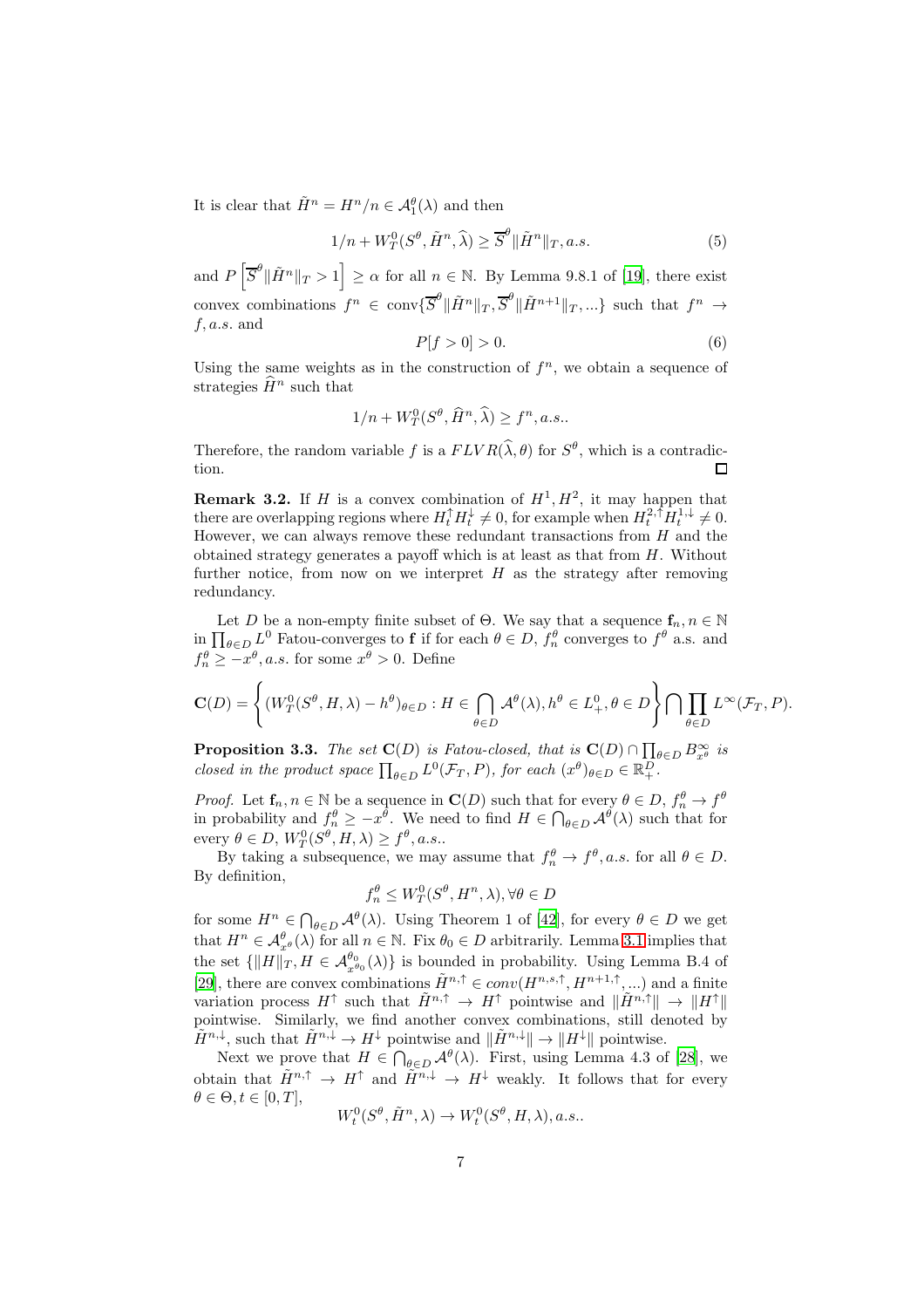Therefore,  $W_T^0(S^{\theta}, H, \lambda) \geq f^{\theta}, a.s.$  for all  $\theta \in D$ . Secondly, for every  $\theta \in D$ , the triangle inequality and Theorem 1 of [\[42\]](#page-18-1) again yield that

$$
W_t^0(S^{\theta}, \tilde{H}^n, \lambda) = -\int_0^t (1+\lambda)S_u^{\theta} d\tilde{H}_u^{n,\uparrow} + \int_0^t (1-\lambda)S_u^{\theta} d\tilde{H}_u^{n,\downarrow}
$$
  
+  $\tilde{H}_t^n S_t^{\theta} - \lambda |\tilde{H}_t^n| S_t^{\theta}$   
 $\geq -x^{\theta}$ , a.s. for  $0 \leq t \leq T$ .

In other words,  $H \in \mathcal{A}^{\theta}_{x^{\theta}}(\lambda)$  for all  $\theta \in D$ .

Remark 3.4. Fatou-closedness is studied in the quasi-sure approach by [\[37\]](#page-17-13). In their topological setting, Fatou-closedness, denoted by  $(FC)$ , does not imply "weak star" closedness, denoted by  $(W C)$ . An additional condition, namely  $P$ -sensitivity, is required. And it is proved that for a convex and monotone set,  $(W C) = (FC) + \mathcal{P}$ -sensitivity. When the set of priors  $\mathcal P$  is dominated,  $\mathcal P$ sensitivity is always satisfied, but this is not the case when  $P$  is non-dominated. In comparison, our Proposition [3.3](#page-6-0) resembles the dominated case (although the laws of  $S^{\theta}$  are not necessarily dominated), where the number of uncertain models is finite. Nevertheless, our "weak star" closedness, that is w<sup>∗</sup> -closedness, is proved in Proposition [3.5](#page-7-0) below by using a different technique. Fatou-closedness is also discussed in the pathwise approach by [\[15\]](#page-16-14) as a given property rather than a proved one.

Recall

$$
\mathbf{C} = \left\{ (\mathbf{W}^0_T(H, \lambda) - \mathbf{h}) : H \in \mathcal{A}(\lambda), \mathbf{h} \in \mathbf{L}^0_+ \right\} \bigcap \prod_{\theta \in \Theta} L^{\infty}(\mathcal{F}_T, P).
$$

Now, we are able to prove

<span id="page-7-0"></span>Proposition 3.5. *The convex cone* C *is* w<sup>∗</sup> *-closed.*

*Proof.* Let  $f_{\alpha}, \alpha \in I$  be a net in C, i.e.  $f_{\alpha} \leq W_T^0(H_{\alpha}), H_{\alpha} \in \mathcal{A}(\lambda)$ , such that  $f_{\alpha} \to f$  in the  $w^*$  topology for some  $f \in L^{\infty}$ . We need to prove that  $f \in C$ , that is there exists  $H \in \mathcal{A}(\lambda)$  such that for all  $\theta \in \Theta$ ,  $W_T^0(S^{\theta}, H, \lambda) \ge f^{\theta}, a.s..$ 

For each  $\theta \in \Theta$ , we define

$$
\mathcal{H}^{\theta} = \{ H \in \mathbf{V} : H \in \mathcal{A}^{\theta}(\lambda) \text{ and } W_T^0(S^{\theta}, H, \lambda) \ge f^{\theta}, a.s.\}.
$$

The set  $\mathcal{H}^{\theta}$  is clearly convex for each  $\theta \in \Theta$ . In addition, using Lemma 4.3 of [\[28\]](#page-17-12), we can prove that  $\mathcal{H}^{\theta}$  is closed in **V**. If we can prove

<span id="page-7-2"></span>
$$
\bigcap_{\theta \in \Theta} \mathcal{H}^{\theta} \neq \emptyset \tag{7}
$$

then the proof is complete. First, we will prove that

<span id="page-7-1"></span>
$$
\mathcal{H}^D = \bigcap_{\theta \in D} \mathcal{H}^\theta \neq \emptyset,
$$
\n(8)

where  $D$  is an arbitrary finite subset of  $\Theta$ .

Proposition [3.3](#page-6-0) implies that the set  $\mathbf{C}(D)$  is Fatou-closed. Therefore, using Proposition [4.1,](#page-12-0) the set  $\mathbf{C}(D)$  is closed in the  $\mathbf{w}^*$  topology of  $\prod_{\theta \in D} L^{\infty}(\mathcal{F}_T, P)$ .

 $\Box$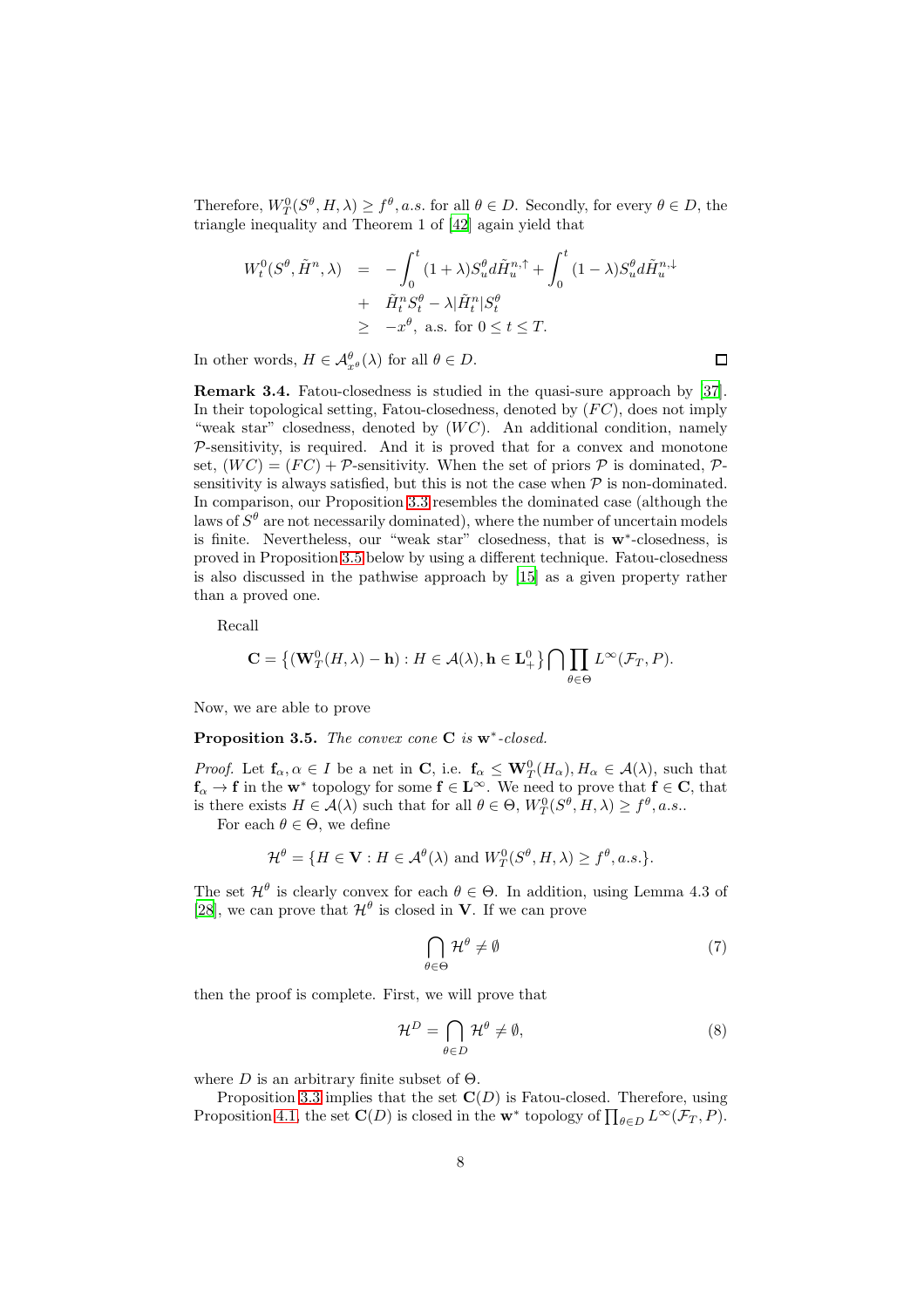Since  $f^{\theta}_{\alpha} \to f^{\theta}$  in the w<sup>\*</sup> topology for each  $\theta \in D$ , and we obtain that  $(f^{\theta})_{\theta \in D} \in$  $\mathbf{C}(D)$ , and thus, [\(8\)](#page-7-1) holds true.

Fix  $\theta_0 \in \Theta$  arbitrarily. Since  $x^{\theta_0} = ||f^{\theta_0}|| < \infty$ , Lemma [3.1](#page-5-2) shows that the set  $\{||H||_T, H \in \mathcal{A}_{x^{\theta_0}}^{\theta_0}(\lambda)\}\$ is bounded in  $L^0(\mathcal{F}_T, P)$ , and thus convexly compact, by Proposition [4.5.](#page-14-1) Since

$$
\bigcap_{\theta \in \Theta} \mathcal{H}^{\theta} = \bigcap_{D \in Fin(\Theta)} \mathcal{H}^{D \cup \{\theta_0\}},
$$

we conclude that [\(7\)](#page-7-2) holds. The proof is complete.

<span id="page-8-2"></span>Corollary 3.6. For every  $0 < \lambda < 1, \theta \in \Theta, A \in \mathcal{F}_T, P[A] > 0$ , the set  $\mathcal{C}(\theta, \lambda, A)$  *is nonempty.* 

*Proof.* Let us fix  $\bar{\theta} \in \Theta$  arbitrarily. By Proposition [3.5,](#page-7-0) the convex set **C** is  $w^*$ closed. The compact set  $1_A 1^{\bar{\theta}}$  and the closed convex set **C** are disjoint. Applying the Hahn-Banach theorem, there exists  $\mathbf{Q} = (Z_T^{\theta})_{\theta \in \Theta} \in \bigoplus_{\theta \in \Theta} L^1(\mathcal{F}_T, P)$  such that

$$
\sup_{\mathbf{f}\in\mathbf{C}}\mathbf{Q}(\mathbf{f})\leq\alpha<\beta\leq\mathbf{Q}(1_A\mathbf{1}^{\bar{\theta}}).
$$

Since  $0 \in \mathbb{C}$ , it follows that  $\alpha \geq 0$ . Since **C** is a cone, we must have

<span id="page-8-0"></span>
$$
\mathbf{Q}(\mathbf{f}) \le 0, \forall \mathbf{f} \in \mathbf{C},\tag{9}
$$

and as a consequence,  $Z_T^{\theta} \geq 0, \forall \theta \in \Theta$ . Note that  $E[Z_T^{\bar{\theta}} 1_A] > 0$ .

For any stopping times  $\sigma \leq \tau \leq T_n$  and  $B \in \mathcal{F}_{\sigma}$ , the strategy  $H = \pm 1_B 1_{[\sigma,\tau]}$ belongs to  $A(\lambda)$ . Therefore, from [\(9\)](#page-8-0) we obtain

<span id="page-8-1"></span>
$$
\mathbf{Q}(((1-\lambda)\mathbf{S}_{\tau}-(1+\lambda)\mathbf{S}_{\sigma})1_B) \le 0, \qquad \mathbf{Q}(((1-\lambda)\mathbf{S}_{\sigma}-(1+\lambda)\mathbf{S}_{\tau})1_B) \le 0. \tag{10}
$$

Define

$$
X_{\tau} = \sum_{\theta \in \Theta} Z_{\tau}^{\theta} (1 - \lambda) S_{\tau}^{\theta}, \qquad Y_{\sigma} = \sum_{\theta \in \Theta} Z_{\sigma}^{\theta} (1 + \lambda) S_{\sigma}^{\theta}.
$$

where  $Z_t^{\theta} = E[Z_T^{\theta} | \mathcal{F}_t].$  We compute that

$$
E\left[\left(X_{\tau}-Y_{\sigma}\right)1_{B}\right]
$$
\n
$$
= E\left[\left(\sum_{\theta\in\Theta}Z_{\tau}^{\theta}(1-\lambda)S_{\tau}^{\theta}-\sum_{\theta\in\Theta}Z_{\sigma}^{\theta}(1+\lambda)S_{\sigma}^{\theta}\right)1_{B}\right]
$$
\n
$$
= E\left[\left(\sum_{\theta\in\Theta}E\left[Z_{T}^{\theta}|\mathcal{F}_{\tau}\right](1-\lambda)S_{\tau}^{\theta}\right)1_{B}\right]-E\left[\left(\sum_{\theta\in\Theta}E\left[Z_{T}^{\theta}|\mathcal{F}_{\sigma}\right](1+\lambda)S_{\sigma}^{\theta}\right)1_{B}\right]
$$
\n
$$
\leq 0,
$$

by the tower law of conditional expectation and [\(10\)](#page-8-1). Similarly, we obtain

$$
E\left[\left(X_{\sigma} - Y_{\tau}\right)1_{B}\right] \leq 0.
$$

Using Lemma [3.8,](#page-9-0) there is a martingale  $M^n$  such that on  $[0, T_n]$ ,

$$
(1-\lambda)\sum_{\theta\in\Theta}Z_t^\theta S_t^\theta\leq M_t^n\leq (1+\lambda)\sum_{\theta\in\Theta}Z_t^\theta S_t^\theta, a.s.
$$

 $\Box$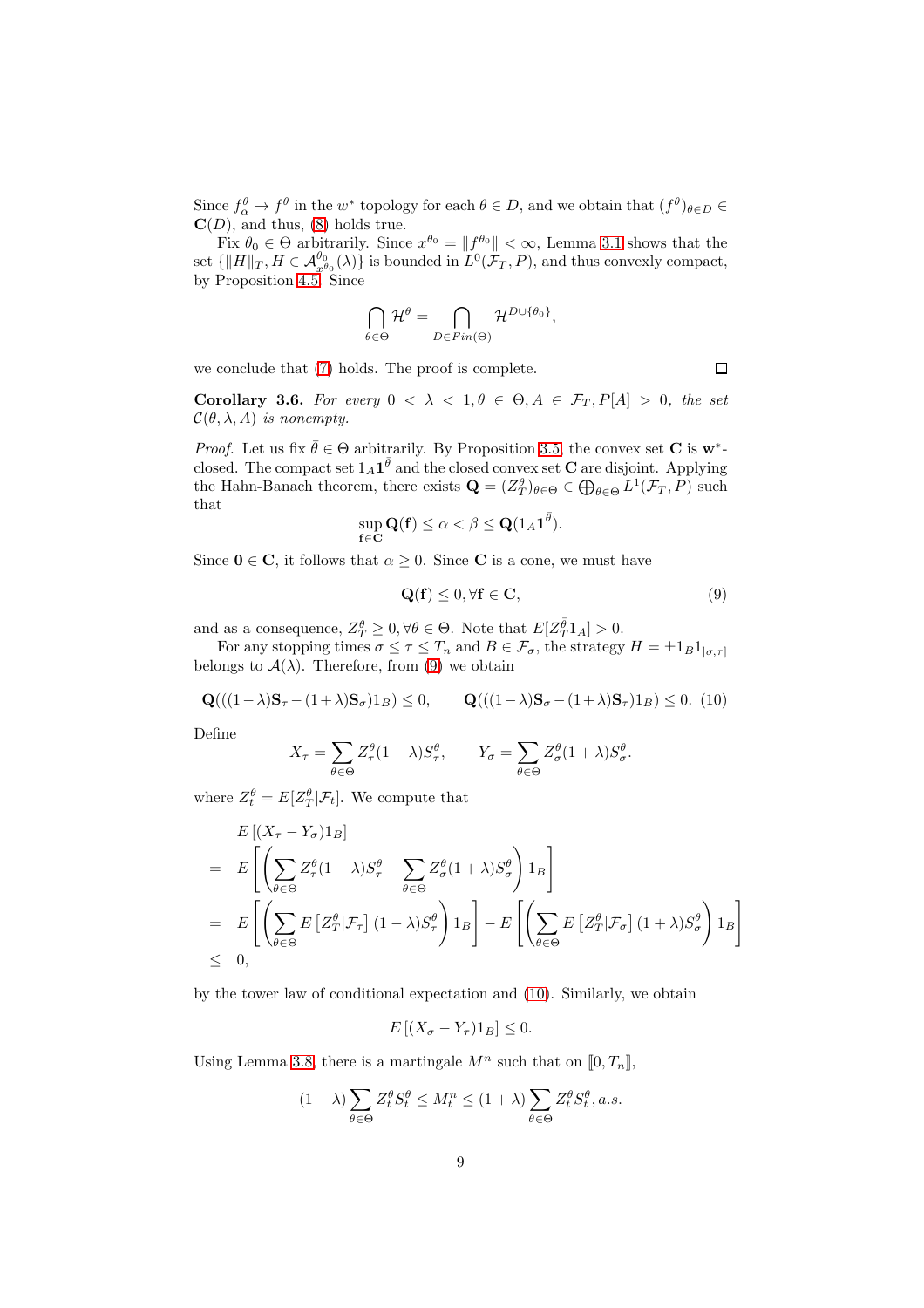However, from the proof of Lemma 6.2 of [\[29\]](#page-17-9), it can be checked that  $M^{n+1}$  and  $M^n$  coincide on  $[0, T_n]$ . Therefore, the local martingale M obtained by pasting the processes  $M^n, n \in \mathbb{N}$  together satisfies

$$
(1 - \lambda_t) \sum_{\theta \in \Theta} Z_t^{\theta} S_t^{\theta} \le M_t \le (1 + \lambda_t) \sum_{\theta \in \Theta} Z_t^{\theta} S_t^{\theta}, a.s., t \in [0, T].
$$

 $\Box$ 

In other words, we obtain an element in  $\mathcal{C}(\bar{\theta}, \lambda, A)$ .

Remark 3.7. *One may ask: if Assumption 2.3 (ii) is relaxed but a robust no free lunch condition is imposed, is the set* C *(or an appropriate enlargement of it)* w<sup>∗</sup> *-closed? This would result in a robust version of FTAP but we do not know yet how to handle this case.*

We recall Lemma 6.3 of [\[29](#page-17-9)].

<span id="page-9-0"></span>**Lemma 3.8.** *Let*  $(X_t)_{t \in [0,T]}$  *and*  $(Y_t)_{t \in [0,T]}$  *be two càdlàg bounded processes. The following conditions are equivalent:*

*(i) There exists a càdlàg martingale*  $(M_t)_{t \in [0,T]}$  *such that* 

 $X \leq M \leq Y$ , a.s.

*(ii)* For all stopping times  $\sigma$ ,  $\tau$  *such that*  $0 \leq \sigma \leq \tau \leq T$ , *a.s.*, we have

$$
E[X_{\tau}|\mathcal{F}_{\sigma}] \le Y_{\sigma}, \quad and \quad E[Y_{\tau}|\mathcal{F}_{\sigma}] \ge X_{\sigma}, \quad a.s..
$$

#### 3.2 Proof of Theorem [2.8](#page-5-1)

Let z and  $H \in \mathcal{A}(\lambda)$  satisfy

$$
z + W_T^0(S^{\theta}, H, \lambda) \ge G^{\theta}, a.s., \ \theta \in \Theta.
$$

For any  $(\mathbf{Z}, M) \in \mathcal{Z}(\lambda)$ , we have

<span id="page-9-3"></span>
$$
z + E\left[\sum_{\theta \in \Theta} Z_T^{\theta} W_T^0(S^{\theta}, H, \lambda)\right] \ge E\left[\sum_{\theta \in \Theta} Z_T^{\theta} G^{\theta}\right].
$$
 (11)

Suppose that  $Z_T^{\theta}$  has positive values only if  $\theta \in D$  for some  $D \in Fin(\Theta)$ . Denote by  $H^{\uparrow,c}, H^{\downarrow,c}$  the continuous parts of  $H^{\uparrow}, H^{\downarrow}$ , respectively. We define the process  $I_t^{\theta} := \int_0^t (1 + \lambda) S_u^{\theta} dH_u^{\uparrow}$ . Using integration by parts, we obtain that

<span id="page-9-1"></span>
$$
d\left(Z_t^{\theta} I_t^{\theta}\right) = I_{t-d}^{\theta} Z_t^{\theta} + Z_{t-d}^{\theta} (1+\lambda) S_t^{\theta} dH_t^{\uparrow} + d[Z^{\theta}, I^{\theta}]_t
$$
  
\n
$$
= I_{t-d}^{\theta} Z_t^{\theta} + Z_{t-d}^{\theta} (1+\lambda) S_t^{\theta} dH_t^{\uparrow,c} + Z_{t-d}^{\theta} (1+\lambda) S_t^{\theta} \Delta H_t^{\uparrow} + \Delta Z_t^{\theta} \Delta I_t^{\theta}
$$
  
\n
$$
= I_{t-d}^{\theta} Z_t^{\theta} + Z_{t-d}^{\theta} (1+\lambda) S_t^{\theta} dH_t^{\uparrow,c} + Z_t^{\theta} (1+\lambda) S_t^{\theta} \Delta H_t^{\uparrow}, \qquad (12)
$$

noting that  $S^{\theta}$  is continuous and  $I^{\theta}$  is of finite variation. Similarly, we define  $J_t^{\theta} = \int_0^t (1 - \lambda) S_u^{\theta} dH_u^{\downarrow}$  and compute

<span id="page-9-2"></span>
$$
d\left(Z_t^{\theta} J_t^{\theta}\right) = J_{t-}^{\theta} dZ_t^{\theta} + Z_{t-}^{\theta} (1-\lambda) S_{t-}^{\theta} dH_t^{\downarrow,c} + Z_t^{\theta} (1-\lambda) S_t^{\theta} \Delta H_t^{\downarrow}.
$$
 (13)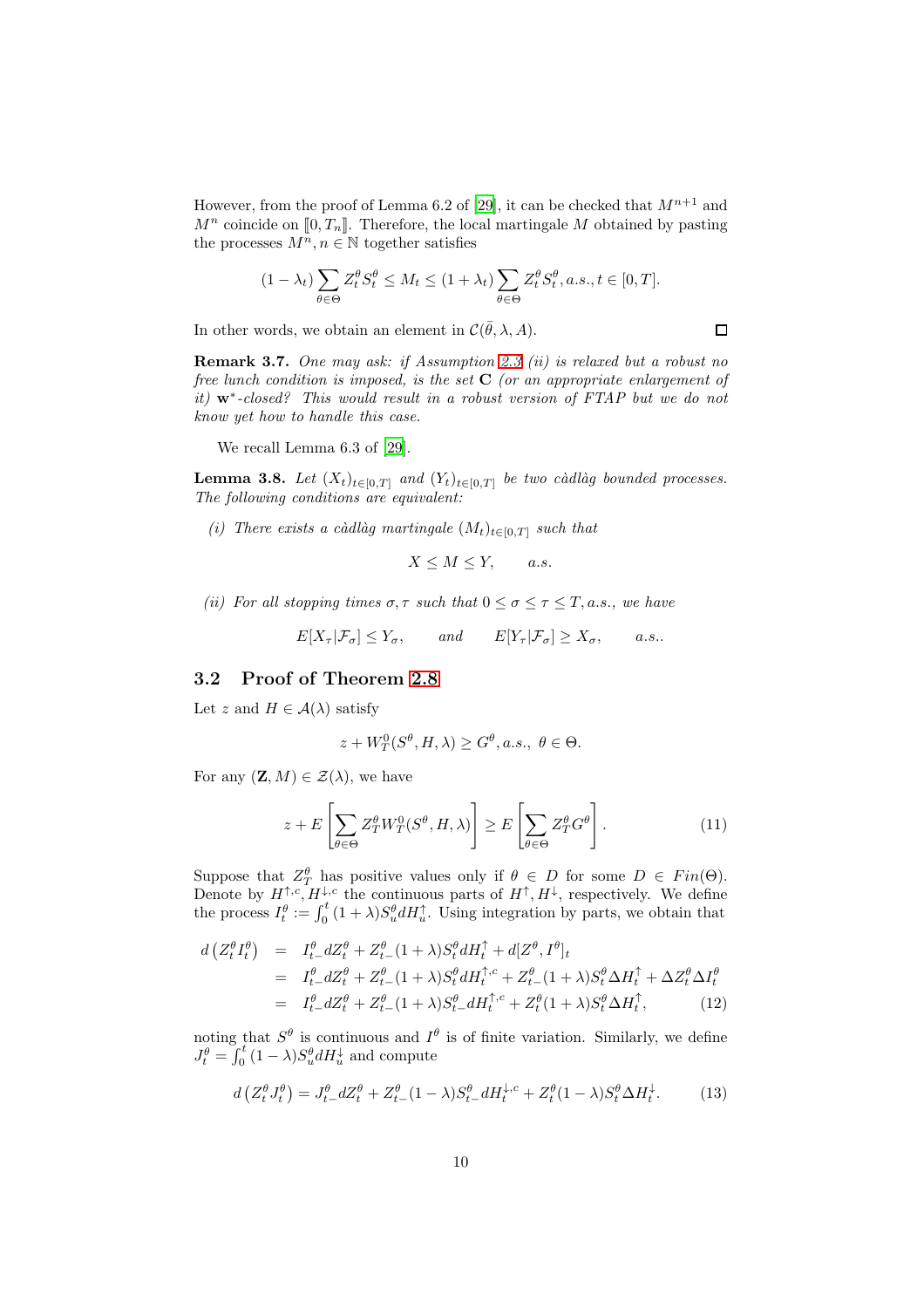Therefore,  $(12)$ ,  $(13)$  and the property of M yield

$$
\sum_{\theta \in D} Z_t^{\theta} W_t^0(S^{\theta}, H, \lambda) \leq \sum_{\theta \in D} \int_0^t (J_{u-}^{\theta} - I_{u-}^{\theta}) dZ_u^{\theta}
$$

$$
- \int_0^t M_{u-} dH_u^c + \sum_{u \leq s \leq t} M_u \Delta H_u + H_t M_t
$$

$$
= \sum_{\theta \in D} \int_0^t (J_{u-}^{\theta} - I_{u-}^{\theta}) dZ_u^{\theta} + \int_0^t H_{u-} dM_u.
$$

The RHS of the above inequality is a local martingale and thus a supermartingale as  $W_t^0(S^{\theta}, H, \lambda)$  is uniformly bounded from below. From [\(11\)](#page-9-3), we have

$$
E\left[\sum_{\theta \in D} Z_T^{\theta} G^{\theta}\right] \leq z + E\left[\sum_{\theta \in D} Z_T^{\theta} W_T^0(S^{\theta}, H, \lambda)\right]
$$
  
= z.

Therefore,  $z \ge \sup_{(\mathbf{Z},M) \in \mathcal{Z}(\lambda)} E \left[ \sum_{\theta \in \Theta} Z_T^{\theta} G^{\theta} \right].$ 

Next, we prove the reverse inequality for the case  $G^{\theta}, \theta \in \Theta$  are bounded. Let  $z \in \mathbb{R}$  be such that there is no strategy  $H \in \mathcal{A}(\lambda)$  satisfying

$$
W_T^z(S^{\theta}, H, \lambda) \ge G^{\theta}, a.s., \ \forall \theta \in \Theta.
$$

In other words,  $(G^{\theta})_{\theta \in \Theta} - z \notin \mathbb{C}$ . Applying the Hahn-Banach theorem, there exists  $\mathbf{Q} = (Z_T^{\theta})_{\theta \in \Theta} \in \bigoplus_{\theta \in \Theta} L^1(\mathcal{F}_T, P)$  such that

$$
\sup_{\mathbf{f}\in\mathbf{C}}\mathbf{Q}(\mathbf{f})\leq\alpha<\beta\leq\mathbf{Q}\left((G^{\theta})_{\theta\in\Theta}-z\right).
$$

Since **C** is a cone containing  $-\mathbf{L}_+^{\infty}$ , it is necessarily that

$$
\sup_{\mathbf{f}\in\mathbf{C}}\mathbf{Q}(\mathbf{f})=0,\qquad\mathbf{Q}\left((G^{\theta})_{\theta\in\Theta}-z\right)>0.
$$

We also deduce that  $Z_T^{\theta} \geq 0, a.s., \theta \in \Theta$  and it is possible to normalize **Q** such that  $Q(1) = 1$ . A similar argument as in the proof of Corollary [3.6](#page-8-2) gives the martingale M associated to **Z**. This means  $(\mathbf{Z}, M) \in \mathcal{Z}(\lambda)$  and that

$$
z < \mathbf{Q}\left((G^{\theta})_{\theta \in \Theta}\right) \leq \sup_{(\mathbf{Z},M) \in \mathcal{Z}(\lambda)} E\left[\sum_{\theta \in \Theta} Z_T^{\theta} G^{\theta}\right].
$$

Finally we investigate the case  $G^{\theta} \geq 0, \theta \in \Theta$ . Let  $z \in \mathbb{R}$  be the number such that  $z \ge \sup_{(\mathbf{Z},M) \in \mathcal{Z}(\lambda)} E\left[\sum_{\theta \in \Theta} Z_T^{\theta} G^{\theta}\right]$ . Then, for all  $n \in \mathbb{N}$ , we have

$$
z\geq \sup_{(\mathbf{Z},M)\in\mathcal{Z}(\lambda)} E\left[\sum_{\theta\in\Theta} Z_T^{\theta}G^{\theta}\wedge n\right].
$$

The result for bounded G implies for each  $n \in \mathbb{N}$ , there exists  $H^n \in \mathcal{A}(\lambda)$  such that

$$
z + W_T^0(S^{\theta}, H^n, \lambda) \ge G^{\theta} \wedge n, a.s., \forall \theta \in \Theta.
$$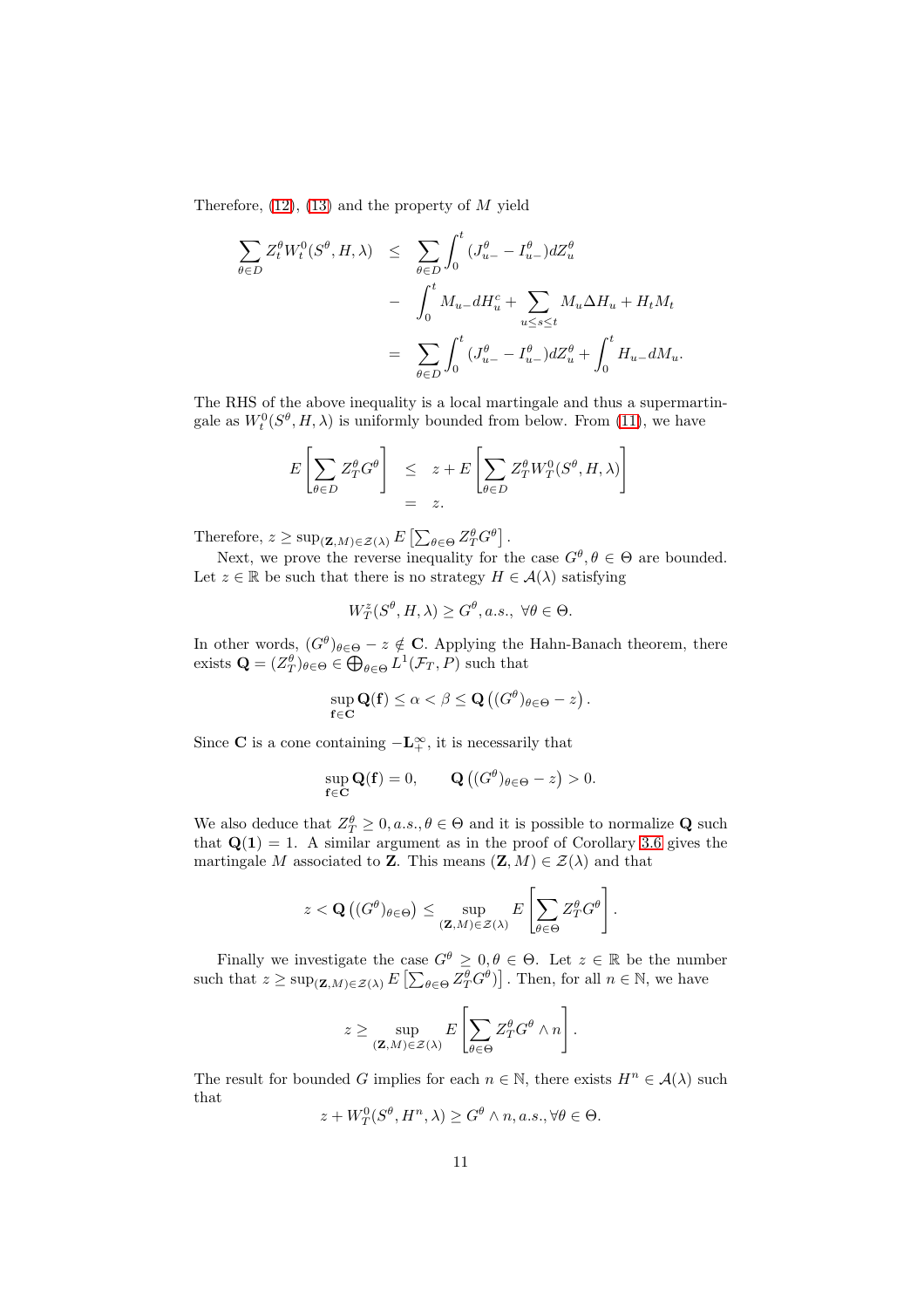For each  $\theta \in \Theta$ , Theorem 1 of [\[42](#page-18-1)] yields  $H^n \in \mathcal{A}_{z}^{\theta}(\lambda)$  for all  $n \in \mathbb{N}$ . Now, we repeat the argument in Proposition [3.3.](#page-6-0) For a fixed  $\theta_0 \in \Theta$ , the set  $\{||H||_T, H \in$  $\mathcal{A}^{\theta_0}_{z}(\lambda)$  is bounded in probability by Lemma 3.3. Using Lemma B.4 of [\[29\]](#page-17-9), there are convex combinations  $\tilde{H}^{n,\uparrow}, \tilde{H}^{n,\downarrow}$  and finite variation processes  $H^{\uparrow}, H^{\downarrow}$ such that  $\tilde{H}^{n,\uparrow} \to H^{\uparrow}, \tilde{H}^{n,\downarrow} \to H^{\downarrow}$ , and  $\|\tilde{H}^{n,\uparrow}\| \to \|H^{\uparrow}\|, \|\tilde{H}^{n,\downarrow}\| \to \|H^{\downarrow}\|$ pointwise. From Lemma 4.3 of [\[28\]](#page-17-12), we obtain  $\tilde{H}^{n,\uparrow} \to H^{\uparrow}$  and  $\tilde{H}^{n,\downarrow} \to H^{\downarrow}$ weakly. It follows that for every  $\theta \in \Theta, t \in [0, T]$ ,

$$
W_t^0(S^{\theta}, \tilde{H}^n, \lambda) \to W_t^0(S^{\theta}, H, \lambda), a.s..
$$

Since **G** is bounded from below,  $H \in \mathcal{A}(\lambda)$  and  $z + W_T^0(S^\theta, H, \lambda) \geq G^\theta, a.s., \theta \in$ Θ. The proof is complete.

### <span id="page-11-0"></span>4 Auxiliary results

#### 4.1 Direct sums and product spaces

A bilinear pairing is a triple  $(X, Y, \langle \cdot, \cdot \rangle)$  where X, Y are vector spaces over R and  $\langle \cdot, \cdot \rangle$  is a bilinear map from  $X \times Y$  to R. Let  $(E, u)$  be a topological vector space. Let  $E^* = (E, u)^*$  be its dual, i.e., the set of all continuous linear maps from E to R. Then there is a natural bilinear pairing  $(E, E^*, \langle \cdot, \cdot \rangle)$ . We denote by  $\sigma(E, E^*)$  the usual weak topology on E and by  $\sigma(E^*, E)$  the weak-star topology on  $E^*$ .

Let I be a non-empty set and, for each  $i \in I$ , let  $(X_i, \tau_i)$  be a locally convex topological spaces. The topological direct sum of the family  $(X_i, \tau_i)$ , denoted by  $\bigoplus_{i\in I}(X_i,\tau_i)$ , is the locally convex space defined as follows. The vector space  $\bigoplus_{i\in I} X_i$  is the set of tuples  $(x_i)_{i\in I}$  with  $x_i \in X_i$  such that  $x_i = 0$  for all but finitely many i. It is equipped with the inductive topology with respect to the canonical embeddings

$$
e_i: (X_i, \tau_i) \rightarrow X
$$
  

$$
x_i \rightarrow x = (x^i),
$$

where  $x^i = x_i$  and  $x^j = 0$  whenever  $j \neq i$ , i.e. the strongest locally convex topology on  $\bigoplus_{i\in I} X_i$  such that all these embeddings are continuous.

The product space of of the family  $(X_i, \tau_i)$ , denoted by  $\prod_{i \in I} (X_i, \tau_i)$ , consists of the product set  $\prod_{i\in I} X_i$  and a topology  $\tau$  having as its basis the family

$$
\left\{ \prod_{i \in I} O_i : O_i \in \tau_i \text{ and } O_i = X_i \text{ for all but a finite number of } i \right\}.
$$

The topology  $\tau$  is called the product topology, which is the coarsest topology for which all the projections are continuous. Note that the product space defined in this way is also a topological vector space, see Theorem 5.2 of [\[11\]](#page-16-15). Since each  $(X_i, \tau_i)$  is locally convex,  $\prod_{i \in I} (X_i, \tau_i)$  is locally convex, too, see Proposition 2.1.3 of  $[5]$ . If I is uncountable, the product space is not normable.

For any index set  $I$ , it holds that

$$
\left(\bigoplus_{i\in I} (X_i, \tau_i)\right)^* = \prod_{i\in I} X_i^*, \qquad \left(\prod_{i\in I} (X_i, \tau_i)\right)^* = \bigoplus_{i\in I} X_i^*, \tag{14}
$$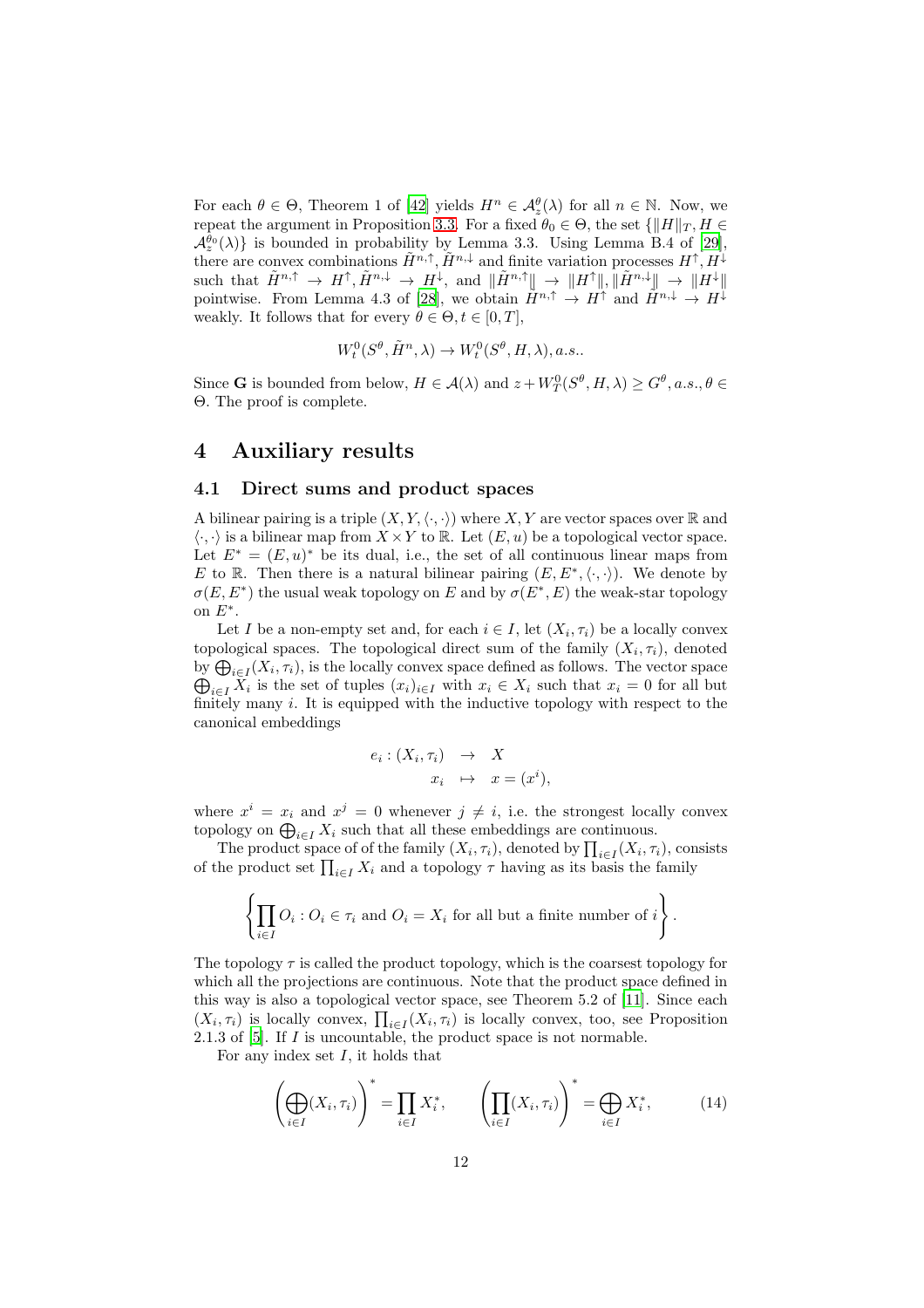see Corollary 1, page 138 and Theorem 4.3, page 137 of [\[43\]](#page-18-2).

We will be using the pairing

$$
\langle \mathbf{f}, \mathbf{g} \rangle = \sum_{i \in I} \left\langle f^i, g^i \right\rangle_i, \qquad \forall \mathbf{f} \in \bigoplus_{i \in I} X_i, \mathbf{g} \in \prod_{i \in I} X_i^*,
$$

where  $\langle \cdot, \cdot \rangle_i$  is the natural pairing for  $X_i, X_i^*$ . From Corollary 1, page 138 of [\[43\]](#page-18-2), it holds that

$$
\sigma\left(\prod_{i\in I} X_i^*, \bigoplus_{i\in I} X_i\right) = \prod_{i\in I} \sigma(X_i^*, X_i). \tag{15}
$$

Let  $D$  be a finite index set. In what follows, we will be interested in the duality between

<span id="page-12-1"></span>
$$
\mathbf{E} := \bigoplus_{\gamma \in D} (L^1(\mathcal{F}_T, P), \| \cdot \|_1), \qquad \mathbf{E}^* = \prod_{\gamma \in D} L^{\infty}(\mathcal{F}_T, P). \tag{16}
$$

We define  $B_r^{\infty} = \{f \in L^{\infty}(\mathcal{F}_T, P) : ||f||_{\infty} \leq r\}$ , the closed ball of radius  $r \geq 0$ in  $L^{\infty}(\mathcal{F}_T, P)$ . The following result is analogous to Proposition 5.2.4 of [\[19](#page-16-13)].

<span id="page-12-0"></span>**Proposition 4.1.** Let  $C \subset E^*$  be a convex set, where  $E^*$  is defined in [\(16\)](#page-12-1). *The set* **C** *is closed in the*  $w^*$  *topology if and only if*  $C \cap \prod_{\gamma \in D} B_r^{\infty}$  *is closed in*  $\prod_{\gamma \in D} L^0(\mathcal{F}_T, P)$  *for each*  $r \geq 0$ *.* 

*Proof.* We follow the proof of Proposition 4.4 in [\[35](#page-17-14)]. ( $\Rightarrow$ ) Let  $f_n, n \in \mathbb{N}$  be a sequence in  $\mathbf{C} \cap \prod_{\gamma \in \Gamma} B_{r}^{\infty}$  such that  $\mathbf{f}_{n} \to \mathbf{f}$  in  $\prod_{\gamma \in D} L^{0}(\mathcal{F}_{T}, P)$ . We have to show that  $f \in \mathbf{C} \cap \prod_{\gamma \in \Gamma} B_r^{\infty}$ . For each  $g \in L^1(\mathcal{F}_T, P)$  and  $\gamma \in D$ , the dominated convergence theorem implies that  $\lim_{n\to\infty} E[g f_n^{\gamma}] = E[g f^{\gamma}]$ . Therefore we have that  $f \in \mathbf{C} \cap \prod_{\gamma \in \Gamma} B_r^{\infty}$ .

(←) Assume that  $C \cap \prod_{\gamma \in D} B_r^{\infty}$  is closed in  $\prod_{\gamma \in D} L^0(\mathcal{F}_T, P)$ . It is easy to check that  $\mathbf{C} \cap \prod_{\gamma \in D} B_{r}^{\infty}$  is closed in the Hilbert space  $\prod_{\gamma \in D} (L^2, \|\cdot\|_2)$ hence also in its weak topology  $\sigma(\prod_{\gamma\in D} L^2, \prod_{\gamma\in D} L^2)$ , which is the same as  $\sigma(\prod_{\gamma\in D}L^{\infty},\prod_{\gamma\in D}L^2)$ -closedness. Since  $L^2\subset L^1$ , the set  $\mathbf{C}\cap\prod_{\gamma\in D}B_r^{\infty}$  is also  $\sigma(\prod_{\gamma\in D}L^{\infty},\prod_{\gamma\in D}L^1)$ -closed so, by the Krein-Smulian theorem, C is closed in the weak-star topology.

 $\Box$ 

## <span id="page-12-2"></span>4.2 Convex compactness in  $(L_+^0)^\mathbb{N}$

Let  $L^{\S}$  denote the set of  $[0, \infty]$ -valued random variables, equipped with the topology of convergence in probability. A set  $A \subset L^0_+$  is *bounded* if  $\sup_{X \in A} P(X \geq$  $n \to 0$ ,  $n \to \infty$ . Now consider the topological product  $\mathbf{L} := (L_+^0)^{\mathbb{N}}$ . We call a subset  $C \subset \mathbf{L}$  *c*-bounded, if  $\pi_k(C)$  is bounded in  $L^0_+$  for all coordinate mappings  $\pi_k, k \in \mathbb{N}.$ 

For any set  $A$  we denote by  $\text{Fin}(A)$  the family of all non-empty finite subsets of A. This is a directed set with respect to the partial order induced by inclusion. We reproduce Definition 2.1 of [\[45\]](#page-18-3).

Definition 4.2. A convex subset C of some topological vector space is *convexly compact*, if for any non-empty set A and any family  $F_a$ ,  $a \in A$  of closed and convex subsets of C, one has  $\cap_{a\in A}F_a\neq\emptyset$  whenever

$$
\forall B \in \text{Fin}(A), \ \cap_{a \in B} F_a \neq \emptyset.
$$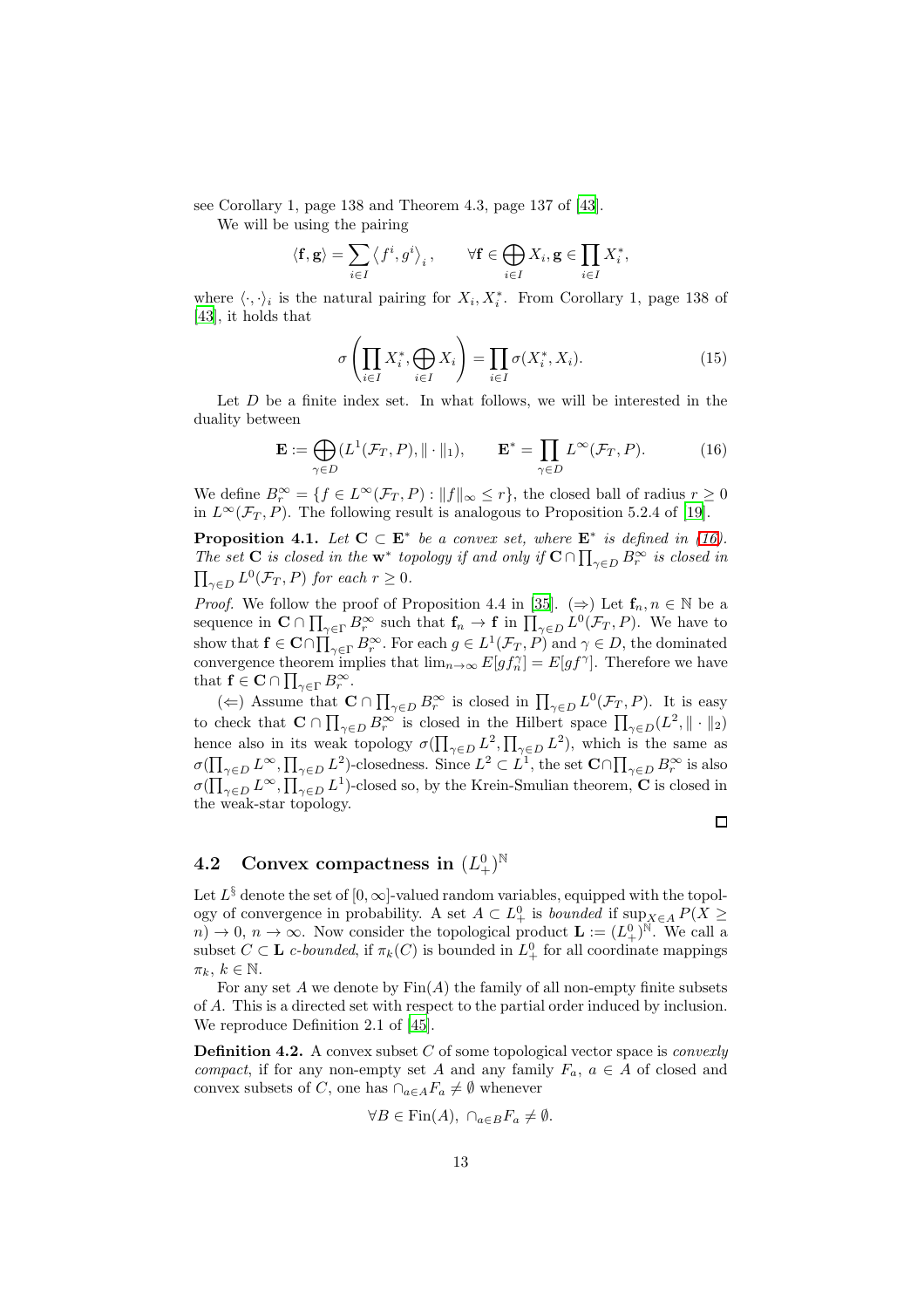It was established, independently in both [\[39](#page-17-15)] and [\[45\]](#page-18-3), that every closed and bounded convex subset of  $L^0_+$  is convexly compact. In this section we will show the following.

<span id="page-13-2"></span>**Proposition 4.3.** *Any c-bounded, convex and closed subset*  $C \subset L$  *is convexly compact.*

For an element  $f \in \mathbf{L}$  we write  $f^k := \pi_k(f)$ ,  $k \in \mathbb{N}$ . Let I be a directed set and  $f_i, i \in I$  a net in **L**. For each  $i \in I$ , let  $\Gamma_i$  denote the set of (finite) convex combinations of the elements  $\{f_j : j \geq i\}$ . The next lemma goes back to Lemma A1.1 of [\[18\]](#page-16-16). Its proof closely follows that of Lemma 2.1 in [\[39\]](#page-17-15), see also Theorem 3.1 in [\[45](#page-18-3)].

<span id="page-13-3"></span>**Lemma 4.4.** *There exist*  $g_i \in \Gamma_i$ ,  $i \in I$  *such that the nets*  $g_i^k$ ,  $i \in I$  *converge to*  $g^k$  in probability, for each  $k \in \mathbb{N}$ , where  $g^k \in L^{\S}$ .

*Proof.* Set  $u(x) := 1 - e^{-x}$ ,  $x \in [0, \infty]$  and note that, for given  $\alpha > 0$ , there is  $\beta>0$  such that

<span id="page-13-1"></span>
$$
u\left(\frac{x+y}{2}\right) \ge \frac{u(x)+u(y)}{2} + \beta, \text{ when } |x-y| \ge \alpha \text{ and } \min(x,y) \le 1/\alpha. \tag{17}
$$

Set, for  $i \in I$ ,

$$
s_i = \sup \left\{ \sum_{k=0}^{\infty} 2^{-k} E u(g^k) : g \in \Gamma_i \right\}.
$$

As  $s_i$ ,  $i \in I$  is a non-increasing net of numbers, it converges to  $s_{\infty} := \inf_{i \in I} s_i$ . Choose a non-decreasing  $i_m$ ,  $m \in \mathbb{N}$  such that  $s_{\infty} = \lim_{m \to \infty} s_{i_m}$  and, for each  $m,$ 

<span id="page-13-0"></span>
$$
|s_{\infty} - s_{i_m}| \le \frac{1}{m+1} \tag{18}
$$

and let  $g_{i_m}$  be such that  $\sum_{k=0}^{\infty} 2^{-k} E u(g_{i_m}^k) \geq s_{i_m} - 1/(m+1)$ .

For elements  $p \in I \setminus \{i_m, m \in \mathbb{N}\},$  there is  $l = l(p)$  such that  $s_{i_{l+1}} \leq s_p \leq s_{i_l}$ and choose  $g_p \in \Gamma_p$  such that  $\sum_{k=0}^{\infty} 2^{-k}Eu(g_p^k) \geq s_{i_{l+1}} - 1/(l+1)$ .

In order to prove that  $g_i^k$ ,  $i \in I$  is a Cauchy net in  $L^{\S}$  for each k, we need to establish that, for each k and each  $\alpha, \epsilon > 0$ , there is  $i(\epsilon)$  such that, for  $p, q \geq i(\epsilon)$ ,

$$
P\left(|g_p^k - g_q^k| \ge \alpha, \ \min(g_p^k, g_q^k) \le 1/\alpha\right) \le \epsilon.
$$

Let  $p, q \geq i_m$ . Notice that  $(g_p + g_q)/2 \in \Gamma_{i_m}$  so

$$
\sum_{k=0}^{\infty} 2^{-k} Eu\left(\frac{g_p^k + g_q^k}{2}\right) \le s_{i_m}.
$$

However, by construction,  $l(p) \geq m$  so

$$
\sum_{k=0}^{\infty} 2^{-k} Eu(g_p^k) \ge s_{i_{l(p)+1}} - \frac{1}{l(p)+1} \ge s_{i_m} - \frac{1}{m+1} - (s_{i_m} - s_{i_{l(p)+1}}),
$$

and the latter is  $\geq s_{i_m} - \frac{2}{m+1}$ , by [\(18\)](#page-13-0). A similar estimate holds for  $\sum_{k=0}^{\infty} 2^{-k} Eu(g_q^k)$ hence we conclude, from  $(17)$ , that

$$
\beta \sum_{k=0}^{\infty} 2^{-k} P\left(|g_p^k - g_q^k| \ge \alpha, \ \min(g_p^k, g_q^k) \le 1/\alpha\right) \le
$$
  

$$
s_{i_m} - \frac{s_{i_m}}{2} + \frac{1}{m+1} - \frac{s_{i_m}}{2} + \frac{1}{m+1} \le \frac{2}{m+1}.
$$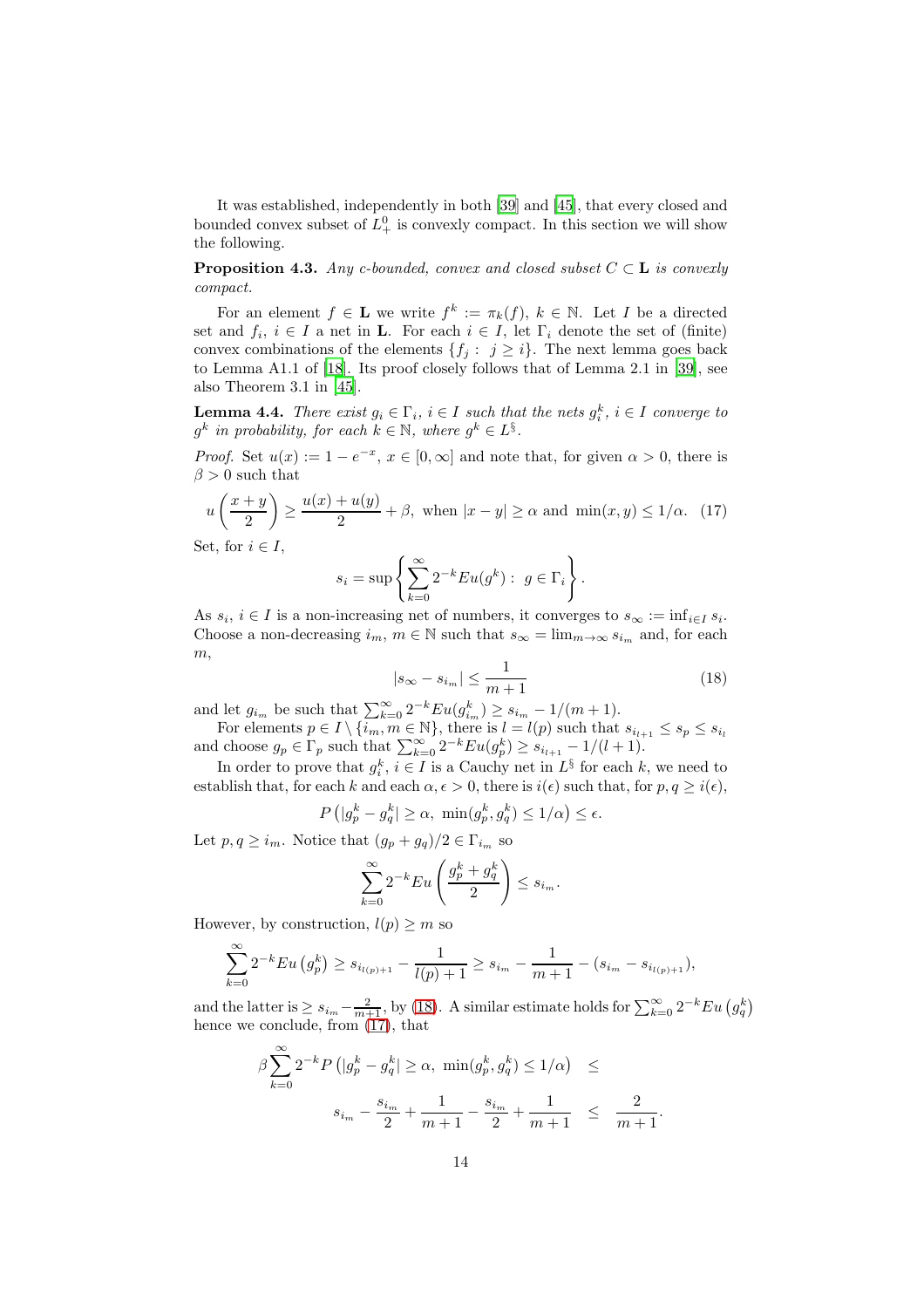This entails, for each  $k \in \mathbb{N}$ ,

$$
P(|g_p^k - g_q^k| \ge \alpha, \min(g_p^k, g_q^k) \le 1/\alpha) \le \frac{2^{k+1}}{\beta(m+1)},
$$

which can be made arbitrarily small if  $m$  is large enough. The statement is  $\Box$ proved.

*Proof of Proposition* [4.3.](#page-13-2) Let A be an arbitrary index set and let  $C_a$ ,  $a \in A$ be closed, convex subsets of C. Assume that for each  $\mathbf{a} \in \text{Fin}(A)$  with  $\mathbf{a} =$  ${a_1, \ldots, a_K}$  we have  $C_{a_1} \cap \ldots \cap C_{a_K} \neq \emptyset$ . Let us pick an element  $c(\mathbf{a})$  from this intersection. Apply Lemma [4.4](#page-13-3) to the net  $c(\mathbf{a})$ ,  $\mathbf{a} \in \text{Fin}(A)$  to obtain convex combinations  $g(\mathbf{a}) \in C_{a_1} \cap \ldots \cap C_{a_K}$  such that the net  $g^k(\mathbf{a})$ ,  $\mathbf{a} \in \text{Fin}(A)$ converges to some  $g^k \in L^{\S}$  in probability, for each  $k \in \mathbb{N}$ .

As C is c-bounded,  $g^k(\mathbf{a})$ ,  $\mathbf{a} \in A$  are bounded in  $L^0_+$ , so, actually,  $g^k \in L^0_+$ . It follows that  $g \in L$  and, by the definition of topological products, the net  $g(\mathbf{a})$ ,  $\mathbf{a} \in \text{Fin}(A)$  converges to g. However, for each fixed  $a \in A$ ,  $g(\mathbf{a}) \in C_a$  for each  $\mathbf{a} \in \text{Fin}(A)$  containing a, hence, by the closedness of  $C_a$ , we also have  $g \in C_a$ . It follows that  $\cap_{a\in A}C_a\neq\emptyset$  since g is in this intersection.  $\Box$ 

#### <span id="page-14-0"></span>4.3 Convex compactness for finite variation processes

Let V denote the family of non-decreasing, left-continuous functions on  $[0, T]$ which are 0 at 0. Let  $r_k, k \in \mathbb{N}$  be an enumeration of  $(\mathbb{Q} \cap [0,T]) \cup \{T\}$  with  $r_0 = T$ . For  $f, g \in V$ , define

$$
\rho(f,g) := \sum_{k=0}^{\infty} 2^{-k} |f(r_k) - g(r_k)|.
$$

The series converges since  $|f(r_k)-g(r_k)| \leq f(T)+g(T)$  for each k, and it defines a metric. The corresponding Borel-field is denoted by  $\mathcal{G}$ .

Let V denote the set of pairs  $H = (H^{\uparrow}, H^{\downarrow})$  where  $H_t^{\uparrow}, H_t^{\downarrow}, t \in [0, T]$  are predictable processes such that  $H^{\uparrow}(\omega), H^{\downarrow}(\omega) \in \mathcal{V}$  for each  $\omega \in \Omega$ . Considered as mappings  $H^{\uparrow}, H^{\downarrow} : (\Omega, \mathcal{F}) \to (\mathcal{V}, \mathcal{G})$ , they are measurable, by the definition of the metric  $\rho$ . We identify elements of **V** when they coincide outside a P-null set. We equip  $V$  with the topology coming from the metric

$$
\varrho(H,G):=E[\rho(H^{\uparrow},G^{\uparrow})\wedge 1]+E[\rho(H^{\downarrow},G^{\downarrow})\wedge 1].
$$

Although this metric wasn't defined, a related convergence structure was introduced already in [\[13](#page-16-9)].

Similarly to Proposition [4.3,](#page-13-2) we obtain the following convex compactness result for subsets of V.

<span id="page-14-1"></span>Proposition 4.5. *Let* C *be a convex and closed subset of* V*. If*

$$
\{H_T^{\uparrow} + H_T^{\downarrow}, H \in C\}
$$

is bounded in  $L^0_+$  then C is convexly compact.

*Proof.* Let A be an arbitrary index set and let  $C_a$ ,  $a \in A$  be closed, convex subsets of C. Assume that for any  $\mathbf{a} \in \text{Fin}(A)$  with  $\mathbf{a} = \{a_1, \ldots, a_K\}$  we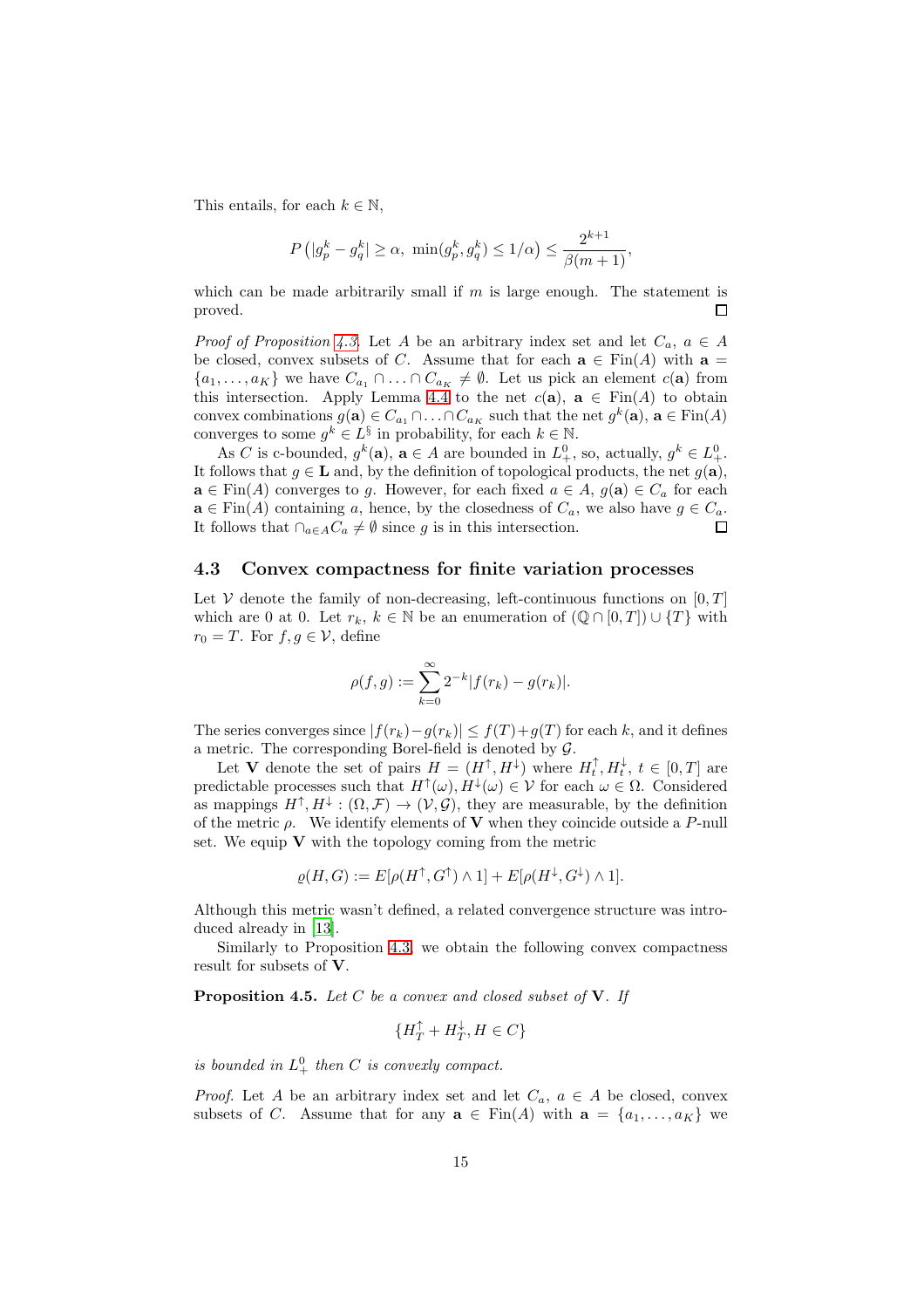have  $C_{a_1} \cap \ldots C_{a_K} \neq \emptyset$ . We prove that  $\cap_{a \in A} C_a \neq \emptyset$ . We identify **L** with  $(L^0_+)^{(\mathbb{Q}\cap [0,T])\cup \{T\}}.$ 

Denote

$$
D = \left\{ (H_q^{\uparrow}, H_q^{\downarrow})_{q \in (\mathbb{Q} \cap [0,T]) \cup \{T\}}, H \in C \right\} \subset \mathbf{L}
$$

and similarly

$$
D_a = \left\{ (H_q^{\uparrow}, H_q^{\downarrow})_{q \in (\mathbb{Q} \cap [0,T]) \cup \{T\}}, H \in C_a \right\} \subset D.
$$

Clearly,  $D_a, D$  are convex and closed in **L**. By hypothesis, the set D is c-bounded. Therefore, Proposition [4.3](#page-13-2) implies there exists  $(\bar{H}_q^{\uparrow}, \bar{H}_q^{\downarrow})_{q \in (Q \cap [0,T]) \cup \{T\}}$ in  $\cap_{a\in A}D_a\neq\emptyset$ . Define, for  $t\in[0,T]\setminus\mathbb{Q}$ ,

$$
H_t^{\uparrow} = \lim_{q \uparrow t, q \in \mathbb{Q}} H_q^{\uparrow}, \qquad H_t^{\downarrow} = \lim_{q \uparrow t, q \in \mathbb{Q}} H_q^{\downarrow}.
$$

Then  $(\bar{H}^{\uparrow}, \bar{H}^{\downarrow}) \in \cap_{a \in A} C_a$  as required.

**Corollary 4.6.** Let C be a convex and closed subset of **V**. If  $\{H_T^{\uparrow} + H_T^{\downarrow}, H \in C\}$ *is bounded in probability then, for each*  $a > 0$ ,  $[-a, a] \times C$  *is convexly compact (as a subset of*  $\mathbb{R} \times \mathbf{V}$ ).

*Proof.* Follows by obvious modifications of the arguments of Subsection [4.2](#page-12-2) and Proposition [4.5.](#page-14-1)  $\Box$ 

## References

- <span id="page-15-4"></span>[1] Acciaio, B., Beiglböck, M., Penkner, F., and Schachermayer, W. (2016). A model-free version of the fundamental theorem of asset pricing and the super-replication theorem. *Mathematical Finance*, 26(2):233–251.
- <span id="page-15-3"></span>[2] Bartl, D., Prömel, D., Kupper, M. and Tangpi, L.  $(2019)$ . Duality for pathwise superhedging in continuous time. *Finance and Stochastics*, 23(3):697– 728.
- <span id="page-15-6"></span>[3] Biagini, S., Bouchard, B., Kardaras, C., and Nutz, M. (2017). Robust fundamental theorem for continuous processes. *Mathematical Finance*, 27(4):963– 987.
- <span id="page-15-0"></span>[4] Beiglböck, M., Henry-Labordère, P., and Penkner, F. (2013). Modelindependent bounds for option prices–a mass transport approach. *Finance and Stochastics*, 17(3), 477-501.
- <span id="page-15-7"></span>[5] Bogachev, V. I., Smolyanov, O. G., and Sobolev, V. (2017). *Topological vector spaces and their applications*. Springer.
- <span id="page-15-5"></span>[6] Bouchard, B., Deng, S. and Tan, X. (2019). Super-replication with proportional transaction cost under model uncertainty. *Mathematical Finance*, 29(3):837–860.
- <span id="page-15-1"></span>[7] Bouchard, B. and Nutz, M. (2015). Arbitrage and duality in nondominated discrete-time models. *Annals of Applied Probability*, 25(2):823–859.
- <span id="page-15-2"></span>[8] Burzoni, M., Frittelli, M., and Maggis, M. (2017). Model-free Superhedging Duality. *Annals of Applied Probabiliy*, 27(3):1452–1477.

 $\Box$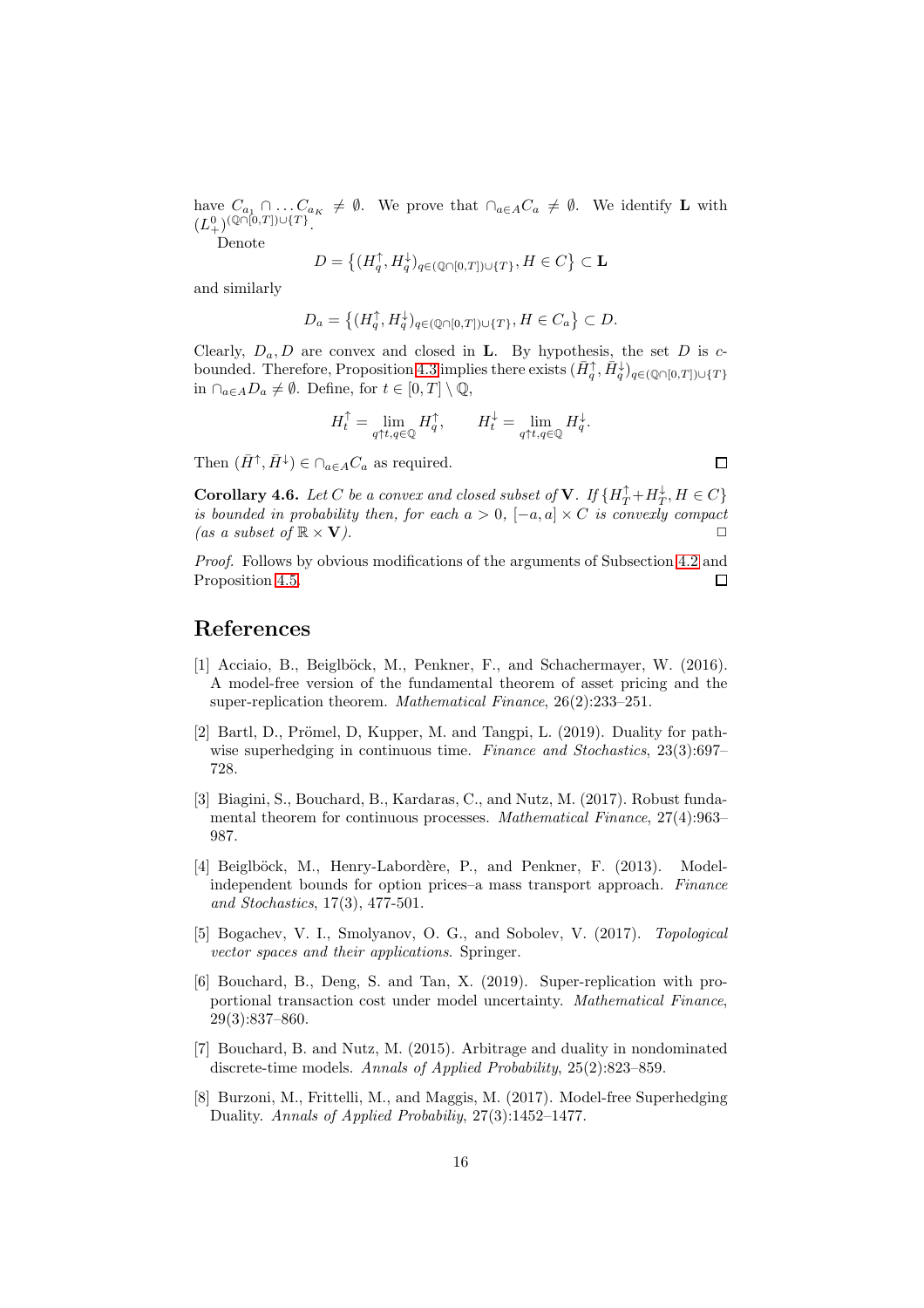- <span id="page-16-0"></span>[9] Brown, H., Hobson, D., and Rogers, L. C. (2001). Robust hedging of barrier options. *Mathematical Finance*, 11(3), 285–314.
- <span id="page-16-2"></span>[10] Carr, P., Lee, R. (2010). Hedging variance options on continuous semimartingales. *Finance and Stochastics*, 14(2), 179-207.
- <span id="page-16-15"></span>[11] Charalambos, D. A. and Border, K. C. (2006). *Infinite dimensional analysis: a hitchhiker's guide*. Springer.
- <span id="page-16-10"></span>[12] Chau, H. N. (2020). Robust fundamental theorems of asset pricing in discrete time. *Preprint*. [arXiv:2007.02553.](http://arxiv.org/abs/2007.02553)
- <span id="page-16-9"></span>[13] Chau, H. N. and Rásonyi, M. (2019). Robust utility maximisation in markets with transaction costs. *Finance and Stochastics*, 23:677–696.
- <span id="page-16-6"></span>[14] Cheridito, P., Kupper, M. and Tangpi, L. (2017). Duality formulas for robust pricing and hedging in discrete time. *SIAM Journal on Financial Mathematics* 8(1):738–765.
- <span id="page-16-14"></span>[15] Cheridito, P., Kiiski, M., Prömel, D. J., & Soner, H. M. (2020). Martingale optimal transport duality. *Mathematische Annalen*, 1-28.
- <span id="page-16-1"></span>[16] Cox, A. M., and Oblój, J. (2011). Robust pricing and hedging of double no-touch options. *Finance and Stochastics*, 15(3), 573-605.
- <span id="page-16-5"></span> $[17]$  Davis, M., Oblój, J., Raval, V.  $(2014)$ . Arbitrage bounds for prices of weighted variance swaps. *Mathematical Finance*, 24(4), 821-854.
- <span id="page-16-16"></span>[18] Delbaen, F. and Schachermayer, W. (1994). A general version of the fundamental theorem of asset pricing. *Mathematische Annalen*, 300(1):463–520.
- <span id="page-16-13"></span>[19] Delbaen, F. and Schachermayer, W. (2006). *The mathematics of arbitrage*. Springer Science & Business Media.
- <span id="page-16-11"></span>[20] Delbaen, F. Y. and Schachermayer, W. (1995). The no-arbitrage property under a change of numéraire. *Stochastics and Stochastic Reports*, 53(3-4):213– 226.
- <span id="page-16-12"></span>[21] Delbaen, F., and Schachermayer, W. (1995). The existence of absolutely continuous local martingale measures. *The Annals of Applied Probability*, 926-945.
- <span id="page-16-4"></span>[22] Denis, L., Martini, C. (2006). A theoretical framework for the pricing of contingent claims in the presence of model uncertainty. *The Annals of Applied Probability*, 16(2), 827-852.
- <span id="page-16-7"></span>[23] Dolinsky, Y. and Soner, H. M. (2014). Robust Hedging with Proportional Transaction Costs. *Finance and Stochastics*, 18:327–347.
- <span id="page-16-3"></span>[24] Dolinsky, Y. and Soner, H. M. (2014). Martingale optimal transport and robust hedging in continuous time. *Probab.Theory Related Fields*, 160:391– 427.
- <span id="page-16-8"></span>[25] Dolinsky, Y. and Soner, H. M. (2017). Convex Duality with Transaction Costs. *Math. Oper. Res.*, 42:448–471.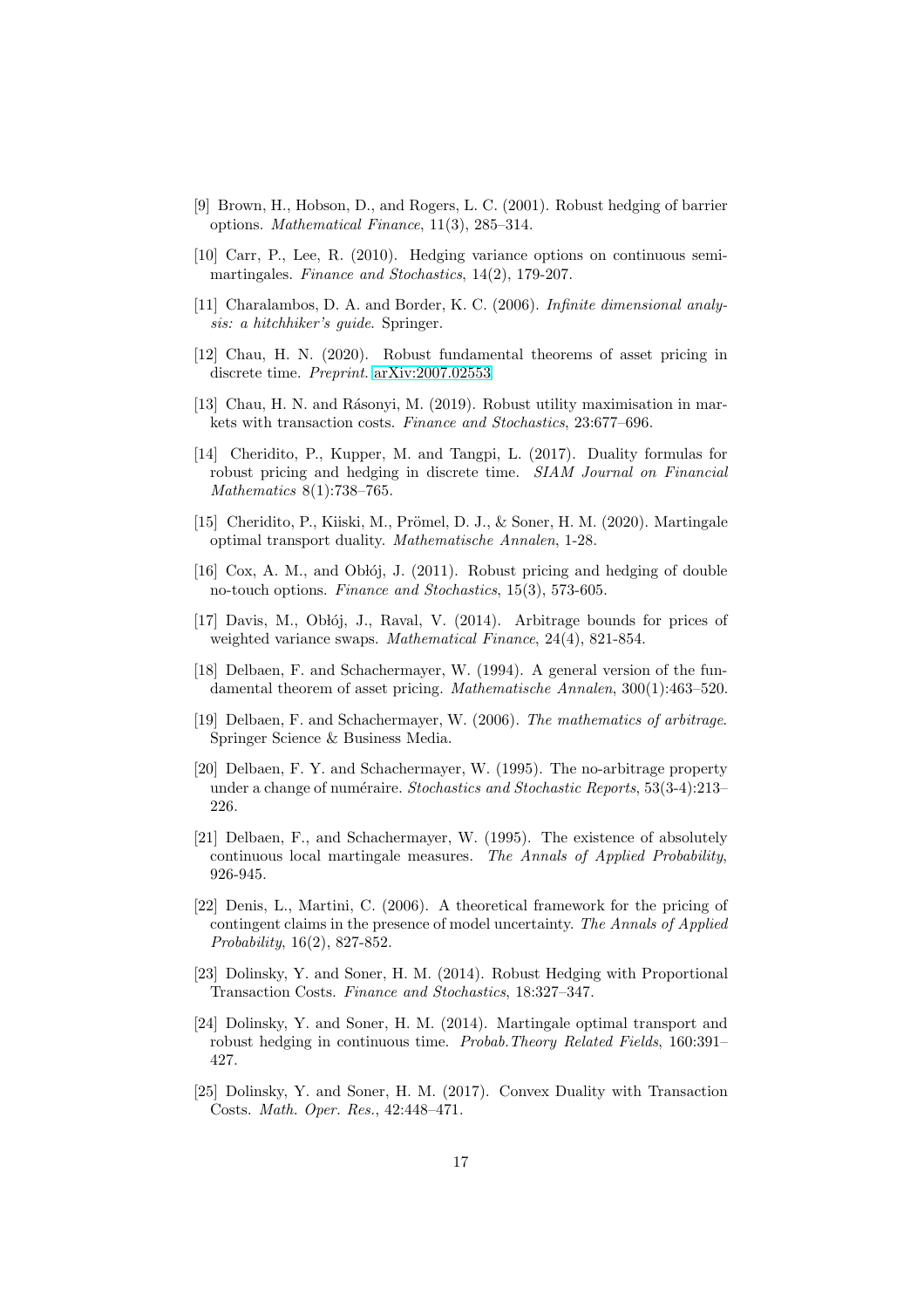- <span id="page-17-11"></span>[26] Gasbarra, D., Sottinen, T. and van Zanten, H. (2011). Conditional full support of Gaussian processes with stationary increments. *J. Applied Probability*, 48:561–568.
- <span id="page-17-3"></span>[27] Galichon, A., Henry-Labordere, P., Touzi, N. (2014). A stochastic control approach to no-arbitrage bounds given marginals, with an application to lookback options. *The Annals of Applied Probability*, 24(1), 312-336.
- <span id="page-17-12"></span>[28] Guasoni, P. (2002). Optimal investment with transaction costs and without semimartingales. *Annals of Applied Probability*, 12(4):1227–1246.
- <span id="page-17-9"></span>[29] Guasoni, P., Lépinette, E., and Rásonyi, M. (2012). The fundamental theorem of asset pricing under transaction costs. *Finance and Stochastics*, 16(4):741–777.
- <span id="page-17-10"></span>[30] Guasoni, P., Rásonyi, M., and Schachermayer, W. (2010). The fundamental theorem of asset pricing for continuous processes under small transaction costs. *Annals of Finance*, 6(2):157–191.
- <span id="page-17-0"></span>[31] Hobson, D. (1998) Robust hedging of the lookback option. *Finance and Stochastics*, 2(4), 329-347.
- <span id="page-17-2"></span>[32] Hobson, D. (2011). The Skorokhod embedding problem and modelindependent bounds for option prices. *In Paris-Princeton Lectures on Mathematical Finance* 2010 (pp. 267-318). Springer, Berlin, Heidelberg.
- <span id="page-17-1"></span>[33] Hobson, D., Neuberger, A. (2012). Robust bounds for forward start options. *Mathematical Finance*, 22(1), 31-56.
- <span id="page-17-5"></span>[34] Oblój, J. and Hou, Z. (2018). Robust pricing-hedging dualities in continuous time. *Finance Stoch.* 22(3):511–567.
- <span id="page-17-14"></span>[35] Kabanov, Yu. and Last, G. (2002). Hedging under transaction costs in currency markets: a continuous-time model. *Mathematical Finance*, 12(1):63– 70.
- <span id="page-17-8"></span>[36] Kabanov, Y. and Safarian, M. (2009). *Markets with transaction costs: Mathematical Theory*. Springer.
- <span id="page-17-13"></span>[37] Maggis, M., Meyer-Brandis, T., & Svindland, G. (2018). Fatou closedness under model uncertainty. *Positivity* 22.5: 1325-1343
- <span id="page-17-4"></span>[38] Nutz, M. (2014). Superreplication under model uncertainty in discrete time. *Finance and Stochastics*, 18(4), 791-803.
- <span id="page-17-15"></span>[39] Pratelli, M. (2005). A minimax theorem without compactness hypothesis. *Mediterranean Journal of Mathematics*, 2:103–112.
- <span id="page-17-6"></span>[40] Rásonyi, M. and Meireles-Rodrigues, A. (2020). On utility maximisation under model uncertainty in discrete-time markets. *Published online by Mathematical Finance*.
- <span id="page-17-7"></span>[41] Schachermayer, W. (1994). Martingale measures for discrete-time processes with infinite horizon. *Mathematical Finance*, 4(1):25–55.